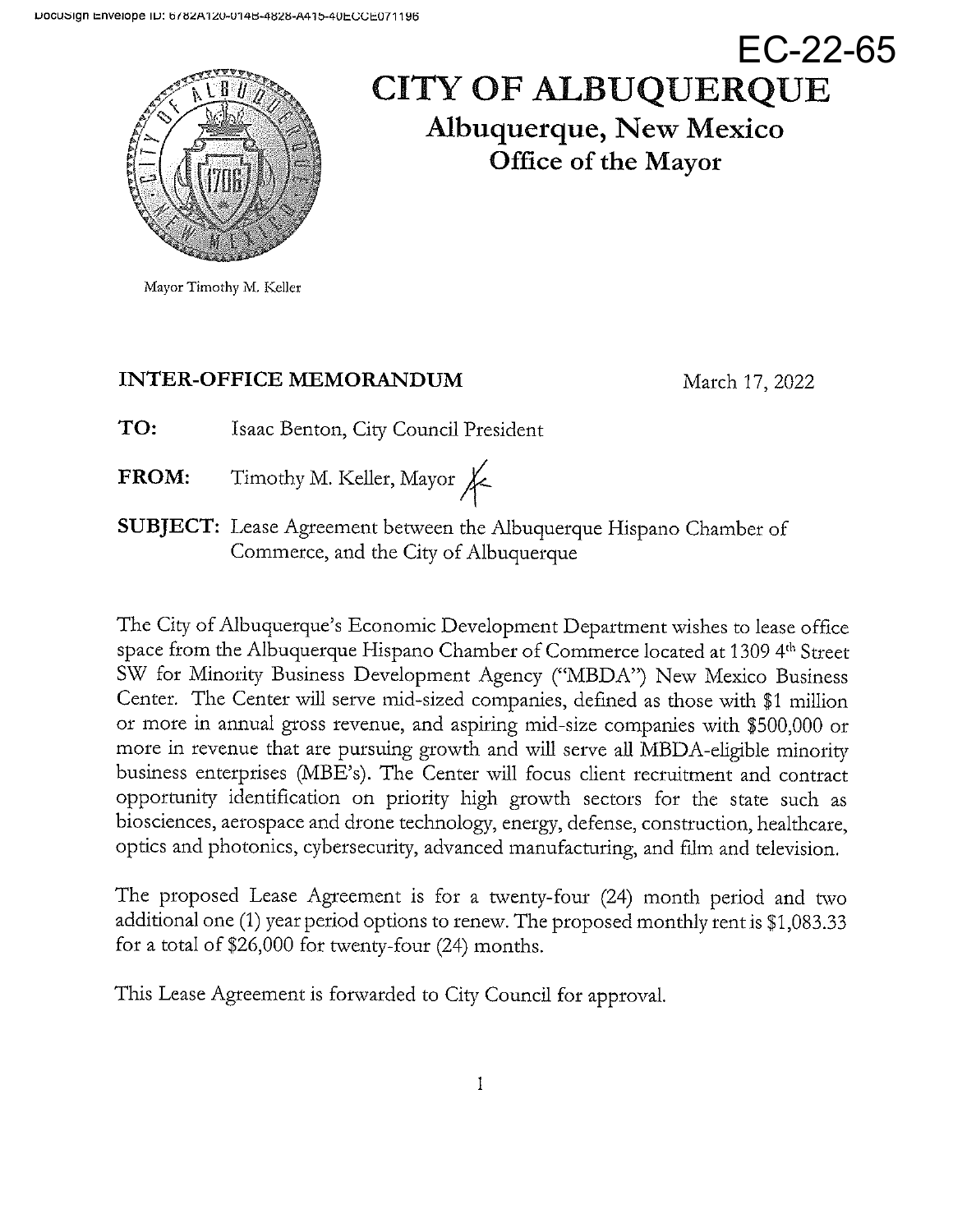Title/Subject of Legislation: Lease Agreement between the Albuquerque Hispano Chamber of Commerce, and the City of Albuquerque

Approved:

 $4/12122$  $\overline{Date}$ 

Sarita Nair Chief Administrative Officer

-DS M

Recommended:  $\overline{\mathcal{F}}$ 

Charles Ashley III Director, Economic Development Department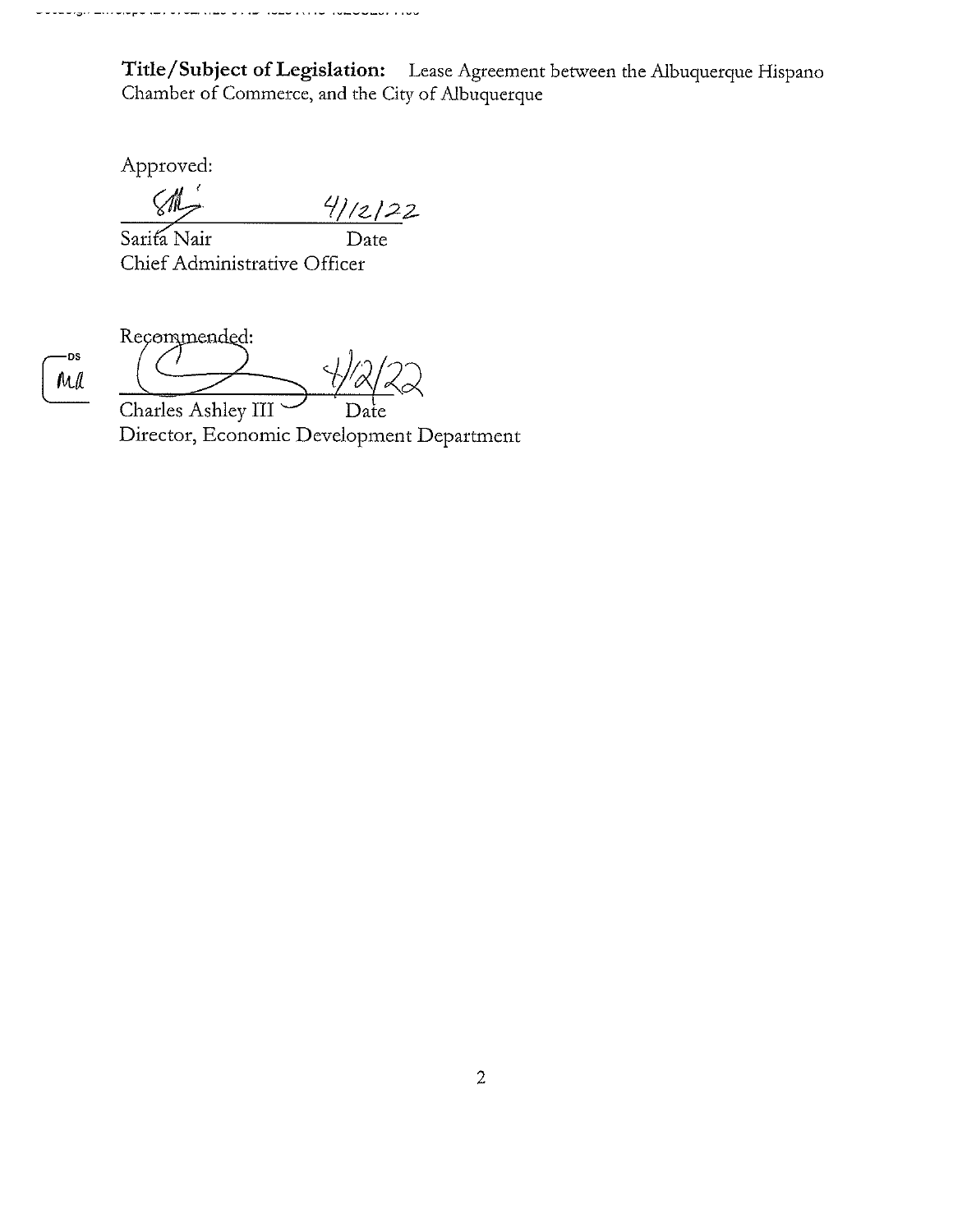# **Cover Analysis**

#### **1. What is it?**

Lease Agreement between the Albuquerque Hispano Chambers of Commerce and the City of Albuquerque's Economic Development Department.

#### **2. What will this piece of legislation do?**

Enter into a new lease with the Albuquerque Hispano Chambers of Commerce and the City of Albuquerque's Economic Development Department.

#### **3. Why is this project needed?**

The Center will serve mid-sized companies, and aspiring mid-size companies that are pursuing growth and will serve all MBDA-eligible minority business enterprises (MBE's). The Center will focus client recruitment and contract opportunity identification on priority high growth sectors for the state such as biosciences, aerospace and drone technology, energy, defense, construction, healthcare, optics and photonics, cybersecurity, advanced manufacturing, and film and television.

#### **4. How much will it cost and what is the funding source?**

Economic Development will pay a total of \$26,0000 for the twenty-four (24) month lease. The funding source is New Mexico MBDA Business Center.

#### **5. Is there a revenue source associated with this contract? If so, what level of income is projected?**

There is no revenue generated with this lease.

#### **6. What will happen if the project is not approved?**

Loss of resources and services for mid-size companies and minority business.

#### **7. Is this service already provided by another entity?**

No.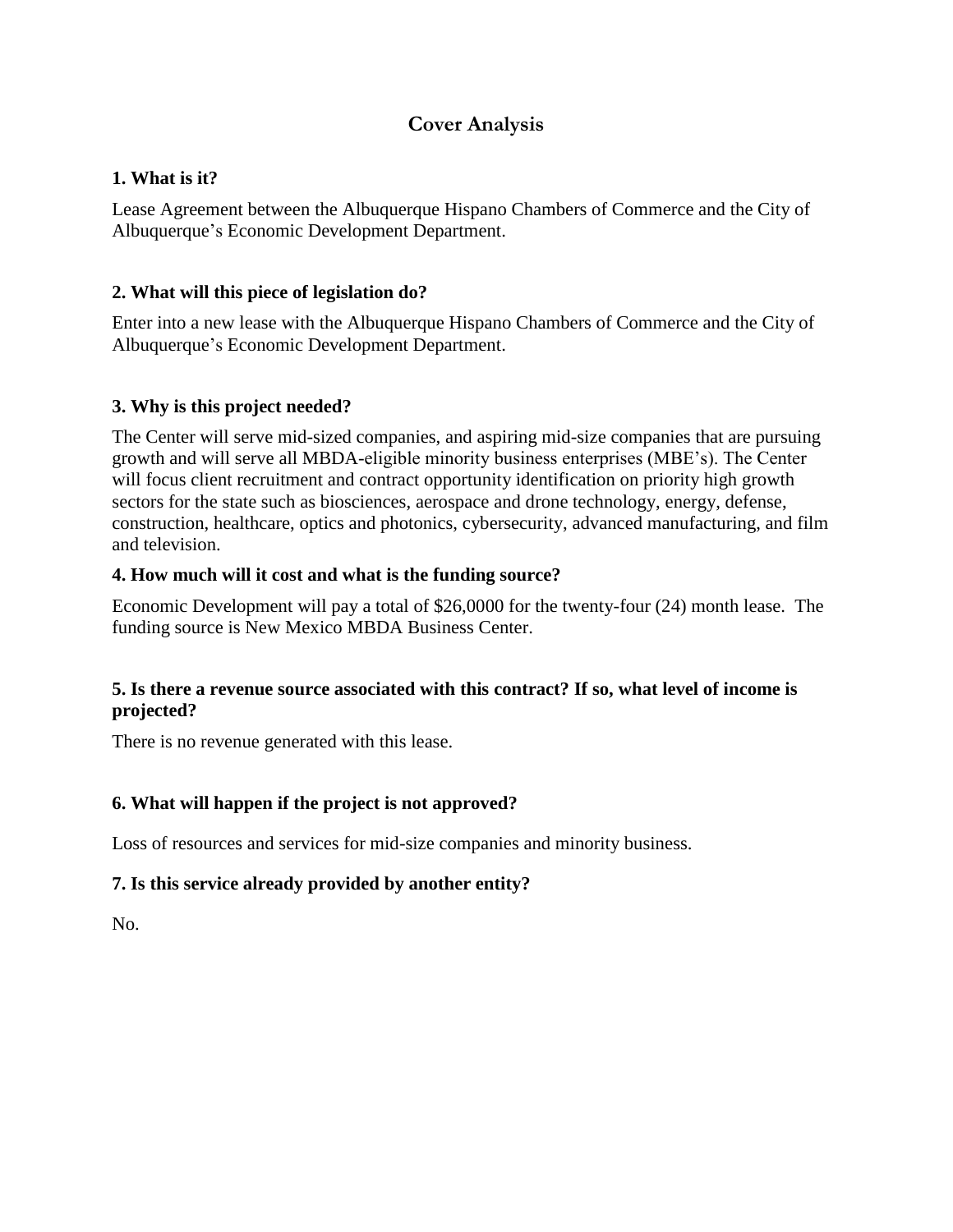#### **LEASE AGREEMENT BETWEEN ALBUQUERQUE HISPANO CHAMBER OF COMMERCE AND CITY OF ALBUQUERQUE**

This LEASE AGREEMENT ("**Lease**") made and entered into between the Albuquerque Hispano Chamber of Commerce ("**AHCC**" or "**Landlord**"), and the City of Albuquerque, a New Mexico municipal corporation ("**City**" or "**Tenant**"). Tenant and Landlord may each be referred to herein individually as a "**Party**" and collectively as the "**Parties**."

#### **I. RECITALS**

WHEREAS, the Landlord owns that certain real estate located at 1309 4<sup>th</sup> Street SW, in Albuquerque, Bernalillo County, New Mexico (the "**Property**") on which is situated a building with multiple offices (the "**Building**") as shown on Exhibit A, attached hereto and made a part hereof; and

WHEREAS, Landlord is willing to Lease to Tenant, and provided that Tenant receives the federal grant and the necessary appropriation therefor as anticipated, Tenant is able and wishes to lease that portion of the Building designated as the Premises (defined below) from Landlord, to be used by the City's Economic Development Department as a Minority Business Development Agency ("**MBDA**") Business Center; and

WHEREAS, the Landlord and Tenant desire to enter into a lease agreement.

NOW, THEREFORE, the Landlord for and in consideration of the covenants and agreements herein contained to be kept and performed by Tenant, upon the terms and conditions herein contained, does let, lease and demise as set out below, Tenant hereby leases the Premises from Landlord, and the Parties mutually agree to the following:

#### **II. BASIC LEASE PROVISIONS**.

#### **A. THE PREMISES**.

The "**Premises**" shall mean the approximately one thousand (1,000) square feet of furnished office space comprised of the two (2) office spaces located on the first floor of the Building and designated as "114" and "115" and shall also include the lobby area on the first floor, access to common areas to include conference rooms, a training classroom, a computer lab, any/all available breakrooms in the Building, as well as open parking in the lot located on Barelas Road SW just north of the Property.

#### **B. BASE TERM; RENEWAL TERM.**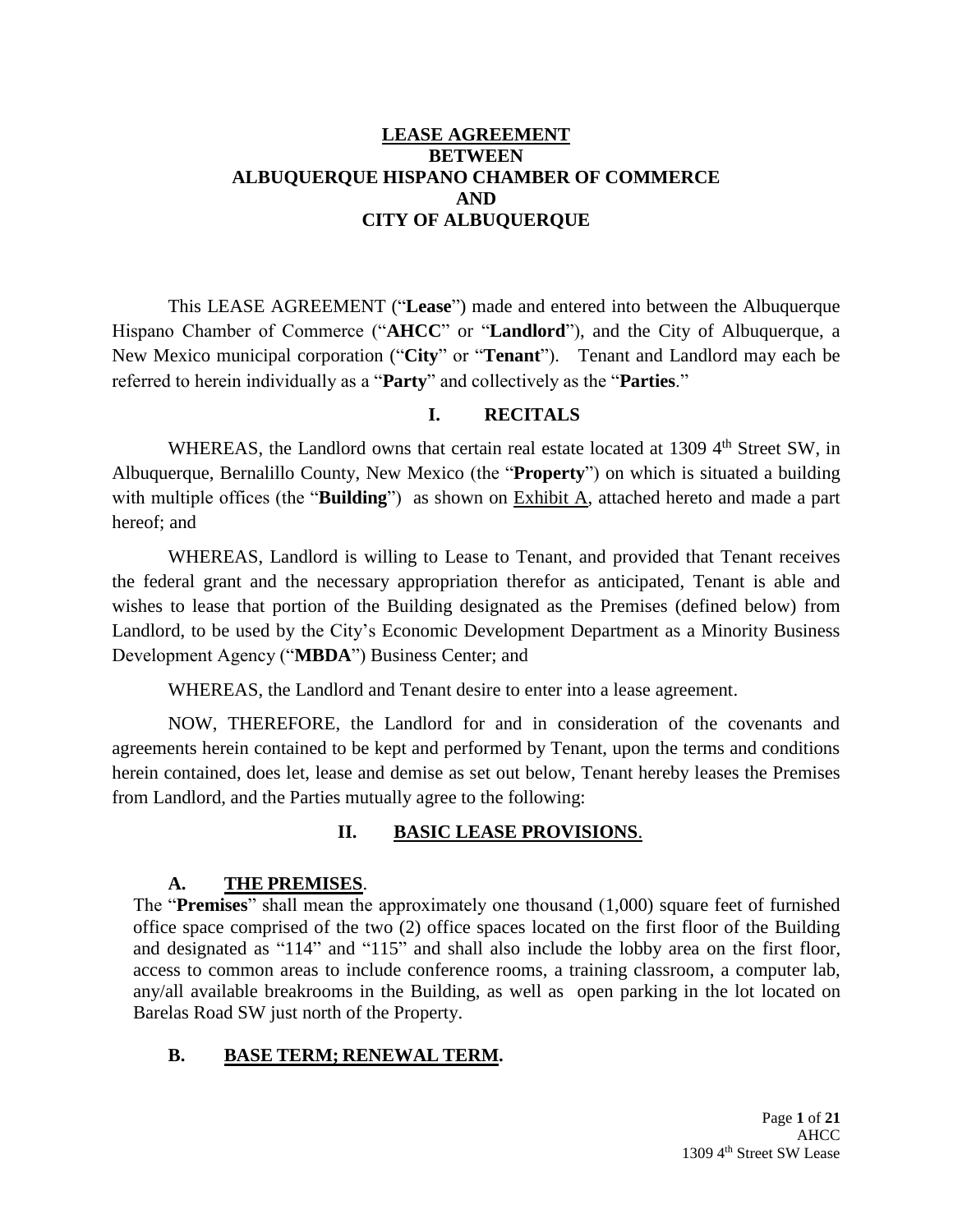1. The "**Base Term**" shall be for twenty-four (24) months beginning on the Rent Commencement Date and ending on the Expiration Date (both defined below).

1. Provided that this Lease shall be in full force and effect and that Tenant shall not be in Default (as defined below) under any of the terms or conditions hereof beyond the applicable cure periods set forth herein, either at the time of exercising the Option to Extend or at the start of the Renewal Term, and provided that Tenant's use of Premises is in accordance with the terms of this Lease, Tenant shall have the option to extend this Lease up two (2) times ("**Option to Extend**"), with such Option to Extend providing for an additional one (1) year term (the "**Renewal Term**").

2. In order to exercise such Option to Extend, Tenant shall be required to provide written notice of Tenant's intention to exercise its Option to Extend to Landlord no less than ninety (90) days prior to the expiration of the Base Term.

3. In the event that the Base Term of this Lease is extended pursuant to the provisions hereof, all of the terms and provisions of this Lease shall extend to and be applicable during the Renewal Term, except and to the extent as may be specifically set forth in this Section G to the contrary.

# **C. EFFECTIVE DATE AND OTHER KEY DATES.**

This Lease will not be binding upon the Parties until it is approved by the Albuquerque City Council and signed by the City of Albuquerque Chief Administrative Officer or his/her authorized designee (hereinafter the "**Effective Date**"). In addition, the following critical dates shall apply to this Lease:

- 1. The "**Lease Commencement Date**" shall be the Effective Date
- 2. The "**Rent Commencement Date**" shall be September 1, 2022
- 3. The "**Expiration Date**" shall be August 31, 2024.

# **D. BASE RENT.**

Tenant shall pay to Landlord, in advance, on the first day of each calendar month, beginning on the Rent Commencement Date, "**Base Rent**" (or "**Rent"**) in the amount of ONE THOUSAND EIGHTY THREE AND 33/100 DOLLARS (\$1,083.33) without deduction or offset, except as specifically provided in this Lease. Base Rent payable with respect to a period consisting of less than a full calendar month shall be prorated.

# **E. LANDLORD'S OBLIGATIONS**.

Landlord shall provide the following hereunder: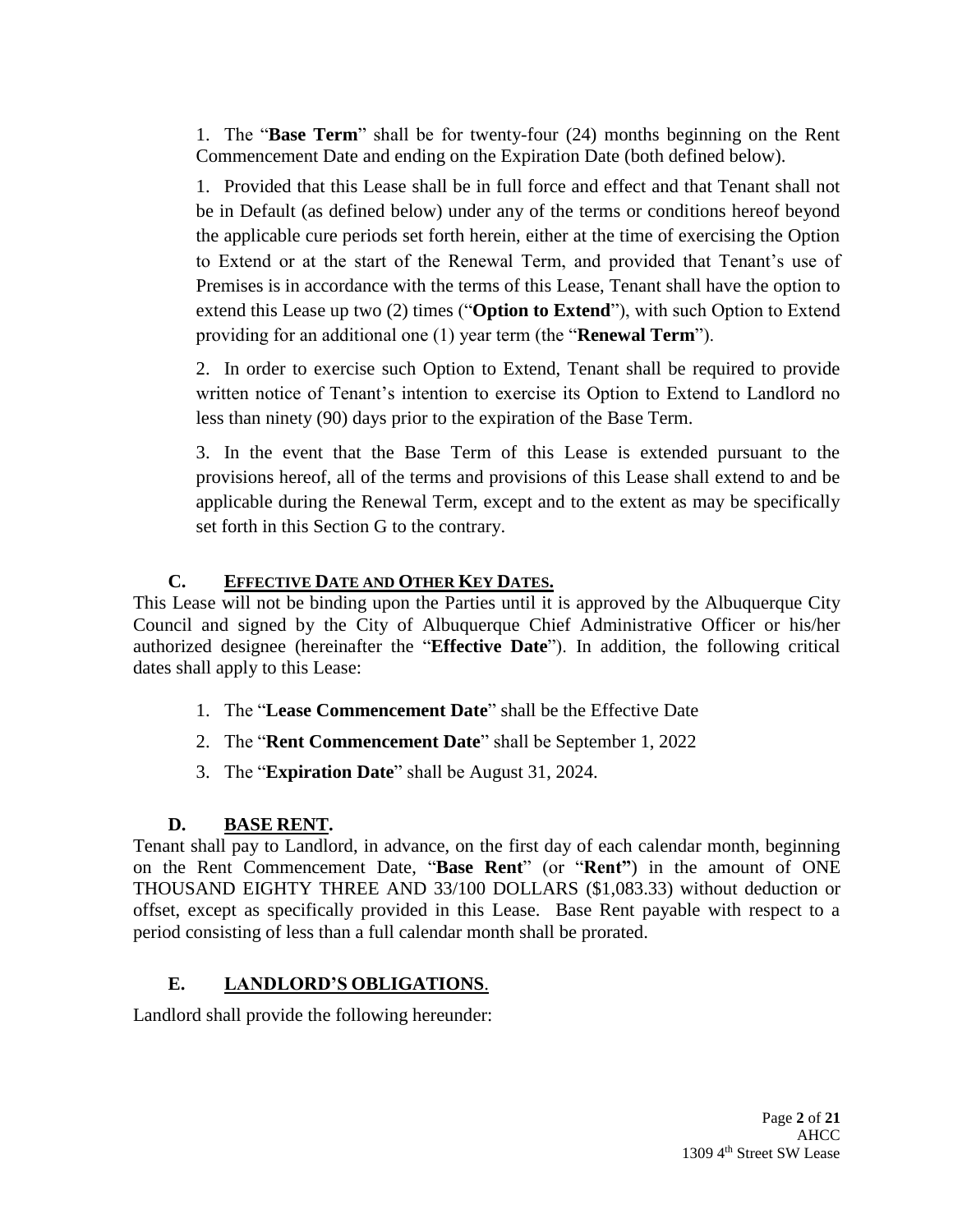1. Utilities including gas, electric, two direct lines of phone service dedicated to MBDA and access to high speed wireless internet, water, sewer, trash collection, and janitorial services ("**Required Services**").

2. All general maintenance and repair including general maintenance and repair to the roof, heating and cooling systems, plumbing systems, electrical systems, elevator system, communication systems, parking lot, interior of the building, and exterior of the building as more specifically set forth in Section II (N) ("**Repair and Maintenance**").

3. Payment of all general property taxes but excluding all special and general assessments of any kind levied upon the Premises.

4. Any/all replacements, improvements and/or installations of all or some portion of the roof, HVAC heating and cooling systems, plumbing systems, electrical systems, elevator system (if applicable), communication systems, and exterior surfaces of the building as more specifically set forth in Section II (N). .

### **F. USE OF PREMISES.**

1. Tenant shall continuously (except for short term closures due to fire, casualty, condemnation, weather, permitted or approved Tenant remodeling not exceeding sixty (60) days, or other causes beyond Tenant's control for any length of time, including but not limited to pandemic, quarantine, public health emergency, or governmental order ("**Permitted Closures**") use the leased Premises, subject to the terms, conditions, and limitations set forth in this Lease.

2. Tenant shall operate and maintain the Premises in a safe, sanitary and operable condition.

3. Tenant shall properly handle and dispose of all Hazardous Substances pursuant to Environmental Laws (as each is defined herein). Tenant shall take all appropriate measures necessary to prevent the release on or from the Premises of any Hazardous Substances. Neither Party shall create or bring on the Premises any Hazardous Substances or permit any third party to do so in violation of Environmental Laws. Should Tenant become aware of the existence of any Hazardous Substance on the Premises, Tenant shall immediately notify Landlord of such Hazardous Substance.

4. Tenant shall not use, occupy or permit the Premises to be used or occupied for any unlawful purposes or for purposes not specified in this Lease.

5. Tenant shall not use, occupy or permit the Premises or any part of the Premises to be used or occupied, or do or permit anything to be done in or on the Premises in any manner which would: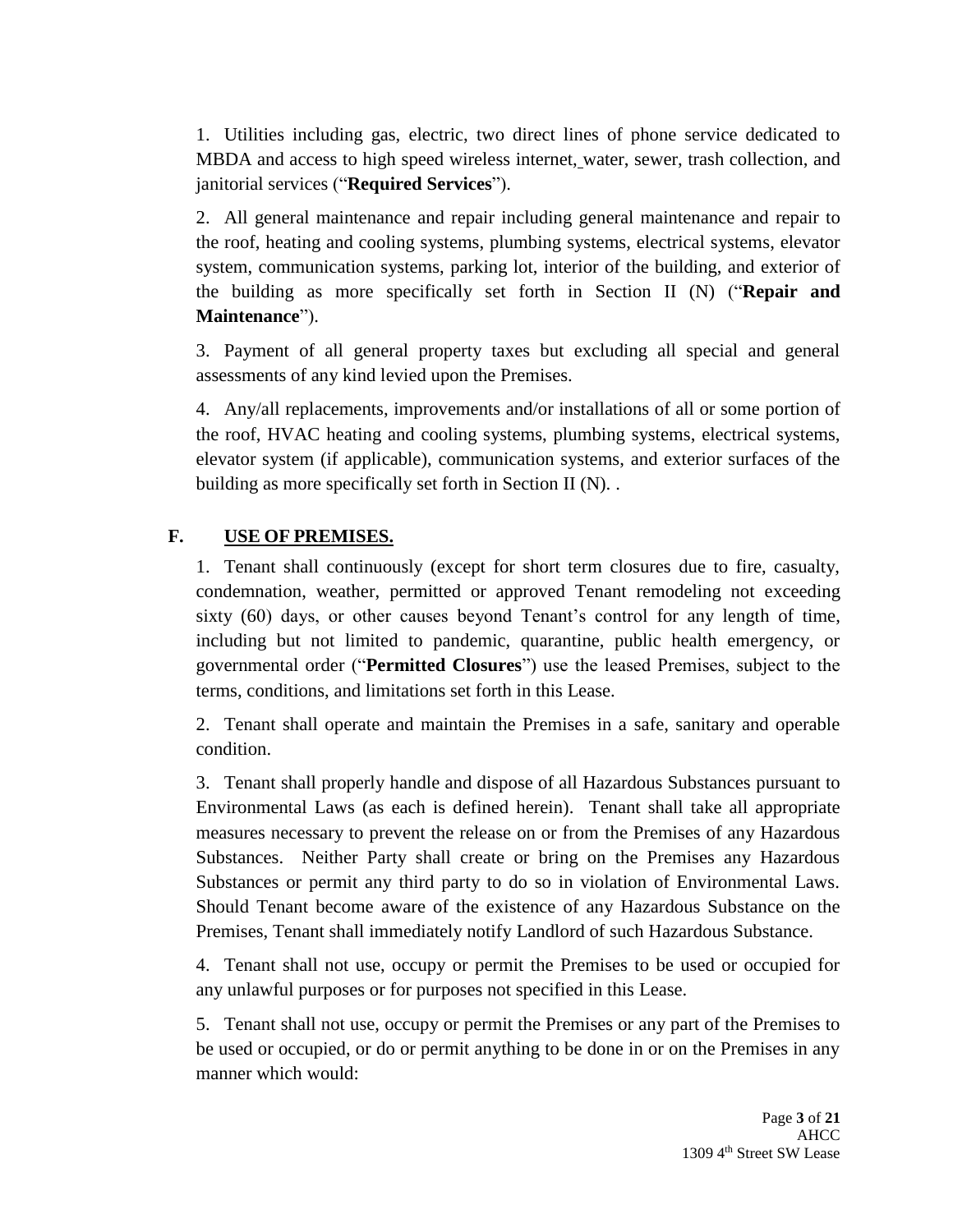- a. Cause or be likely to cause structural damage to the Premises or any part thereof, or adversely affect the mechanical, electrical, plumbing or other base building systems.
- b. Cause, permit, or suffer any waste or damage, disfigurement or injury to the Premises or the fixtures or equipment thereof, other than due to normal wear and tear.
- c. Cause the cancellation of any insurance policies related to the Premises. Tenant shall reimburse Landlord for any increases in insurance premiums payable by Landlord as a result of Tenant's use of the Premises or the nature of Tenant's business. All property kept, stored or maintained by Tenant within the Premises shall be there at Tenant's sole risk, and if the whole or any part thereof shall be destroyed or damaged by fire, water or otherwise, or by the leakage or bursting of water pipes, steam pipes, or other pipes, by theft or from any other cause, no part of said loss or damage is to be charged to or borne by Landlord, unless due to the negligence or willful misconduct of Landlord, its employees, agents or contractors.
- d. Constitute waste or a public or private nuisance; or
- e. Place or install any signs, racks, stands, trade fixtures, pedestal signs, or other displays of products or services, advertisement, notice, lettering, or decoration on any part of the outside of the Premises or on the outside of the Building, the grounds of the Premises, the right-of-way or adjacent properties, without the express prior written approval of the Landlord, which approval will not be unreasonably withheld or delayed. Tenant, at its expense, may install its standard signs and logos so long as they are in compliance with applicable signage codes. All signs shall be kept in good condition and in proper operating order at all times.

#### **G. HOLDING OVER.**

1. With Consent. In the event Tenant remains in possession of the Premises after the expiration of this Lease with Landlord's written consent, but without the execution of a new Lease, it shall be deemed to be occupying said Premises as a tenant from month-to-month at a rental equal to the rent for the previous annual period plus an additional one percent (1%) paid in monthly installments with the annual rent prorated monthly for the period of the hold over plus any additional charges called for under the terms of this Lease, and shall otherwise be subject to all the conditions, provisions and obligations of this Lease insofar as the same are applicable to a monthto-month tenancy. Should the month-to-month hold over tenancy continue for more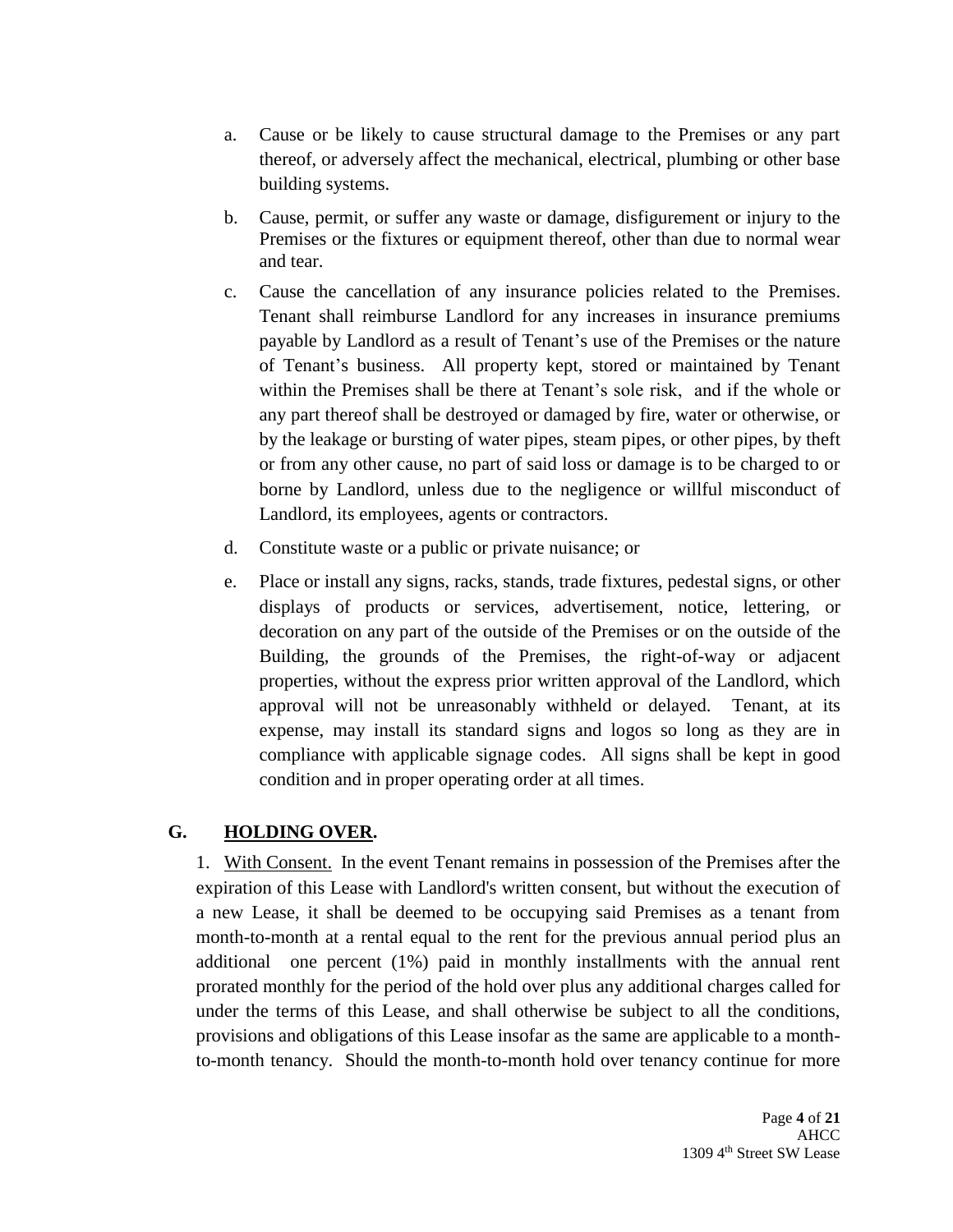than a 12-month period, the Rent will increase one percent (1%) for any subsequent 12-month period(s) under this paragraph. A holdover month-to-month tenancy may be terminated by either Party upon at least a sixty (60) day, prior, written notice.

2. Acceptance of Premises. Tenant acknowledges that it has examined the Premises and that it has determined by its own independent evaluation that the Premises are suitable and useable for the purposes, uses and activities intended by Tenant as provided in this Lease. Tenant acknowledges that the Landlord has made no representations, warranties or guarantees, express or implied, that the Premises will be suitable or useable for the purposes or uses which Tenant intends to make of the Premises.

# **H. QUIET ENJOYMENT.**

Subject to Tenant paying the Rent provided for herein and performing all the covenants and conditions of this Lease on its part to be performed, Tenant shall and may peaceably and quietly have, hold, and enjoy the Premises during the term hereof. Tenant acknowledges that the exercise by Landlord of any of the rights conferred on Landlord under this Lease, and Landlord's exercise of a right of entry upon the Premises conferred by this Lease shall not be deemed to be a constructive or actual eviction of Tenant and shall not be considered to be a breach of Landlord's covenant of quiet enjoyment. Landlord hereby warrants and represents that Landlord has full right and sufficient title to lease the Premises for the term and upon the terms and conditions set forth herein.

# **I. COMPLIANCE WITH LAW.**

1. Tenant shall at all times during the term of this Lease at its own expense, comply with all federal, state, county, municipal and other governmental statutes, ordinances, laws, rules and regulations, now or hereafter enacted or amended, affecting the Premises, or occasioned by or affecting the use thereof by Tenant, including, but not limited to, the Americans With Disabilities Act.

2. Tenant shall have the right to contest by appropriate legal proceedings, without cost or expense to Landlord, the validity of any law, ordinance, order, rule, regulation or requirement affecting Tenant's use and/or occupancy of the Premises. If compliance by Tenant may be legally held in abeyance during the contest without subjecting Landlord or Tenant to any liability whatsoever for failure to so comply, Tenant may postpone compliance until the conclusion of the proceedings.

3. Tenant shall procure, at its sole expense, any permits and licenses required for the transaction of business in the Premises and otherwise comply with all applicable laws, ordinances and governmental regulations. Tenant shall immediately notify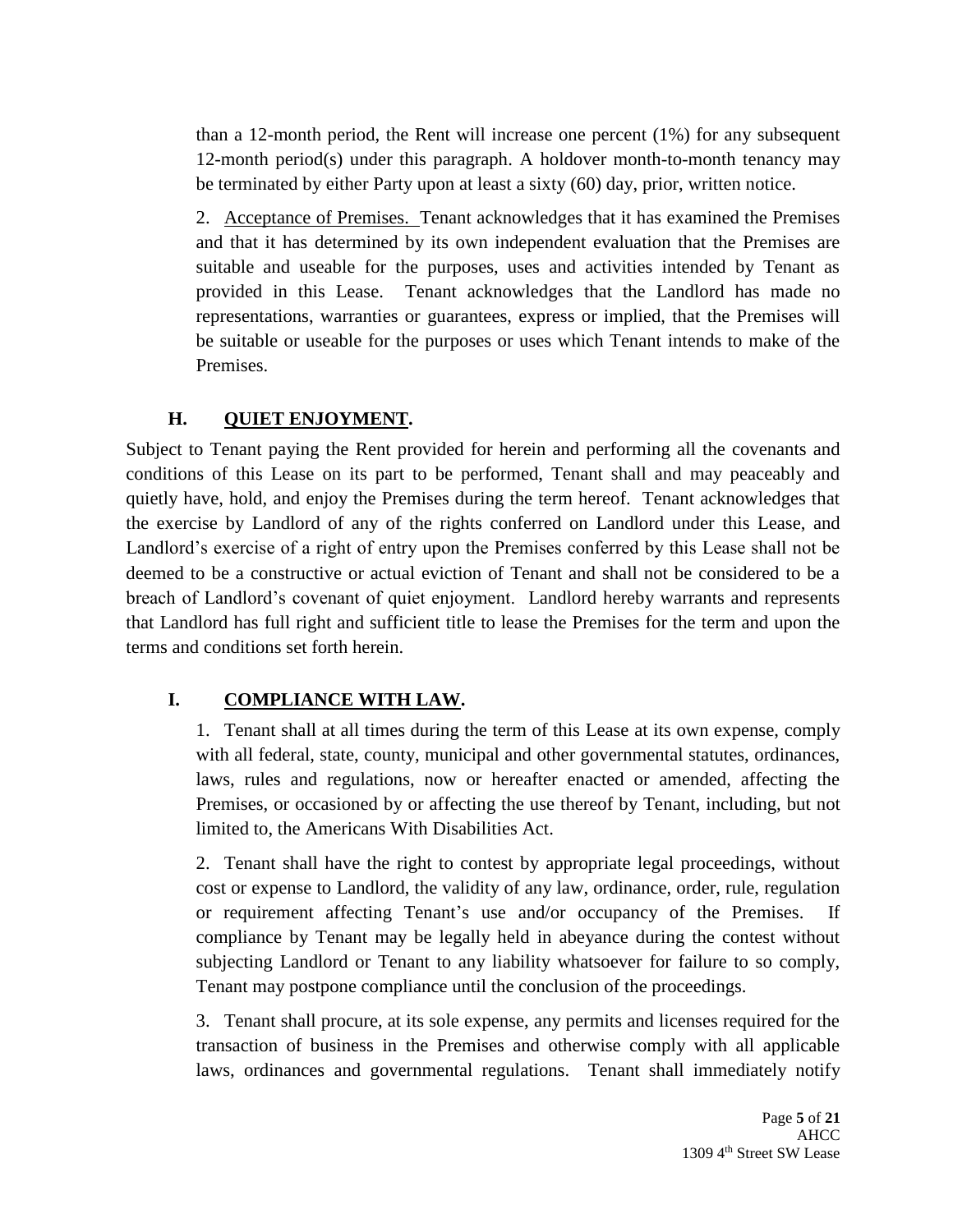Landlord in the event any permit, license, or approval necessary for the operation of Tenant's business from the Premises is revoked or suspended. If such revocation or suspension is not corrected within twenty (20) days after notice to Landlord (or such longer period as is reasonable so long as Tenant initiates such correction within the twenty (20) day period and thereafter diligently and continuously works towards correcting the revocation or suspension), then it shall be an automatic event of Default under this Lease.

# **J. UTILITIES.**

Tenant shall not install any equipment or fixtures, or use the same, in any manner that exceeds the safe and lawful capacity of any utility equipment or lines serving the Premises. Landlord shall not be liable in damages or otherwise for any failure, variation, shortage or interruption of any utilities or services, and Tenant shall not be entitled to terminate this Lease or abate any portion of the Rent as a result of such failure, variation, shortage or interruption.

# **K. INDEMNIFICATION; LIABILITY.**

1. Landlord shall not in any event be liable for any acts or omissions of Tenant or its agents, servants, employees or independent contractors or for any condition resulting from the operations or activities of Tenant, its agents, servants, employees or independent contractors either as to Tenant or to any other person, including any and all claims, losses, damages, and expenses relating to any of the foregoing.

2. Landlord agrees to pay for all damage to third parties from personal injury or property damage that occurs in the Premises caused by the intentional misuse or neglect by Landlord or Landlord's employees, agents, and invitees. Further, Landlord agrees to indemnify, defend, and hold harmless Tenant and its officials, agents and employees from and against any and all claims, actions, suits or proceedings of any kind brought against said parties because of any injury or damage received or sustained by any person, persons or property arising out of or resulting from the actions, omissions or misconduct of Landlord or its agents in the performance of obligations and the terms and conditions of this Lease.

3. Tenant agrees to pay for all damage to third parties from personal injury or property damage that occurs in the Premises to the extent caused by the intentional misuse or neglect by Tenant or Tenant's employees, agents, and invitees, provided, however, that any liability incurred in connection with this Lease by Tenant is subject to the immunities and limitations of the New Mexico Tort Claims Act, Section 41-4-1 et seq., NMSA 1978, as amended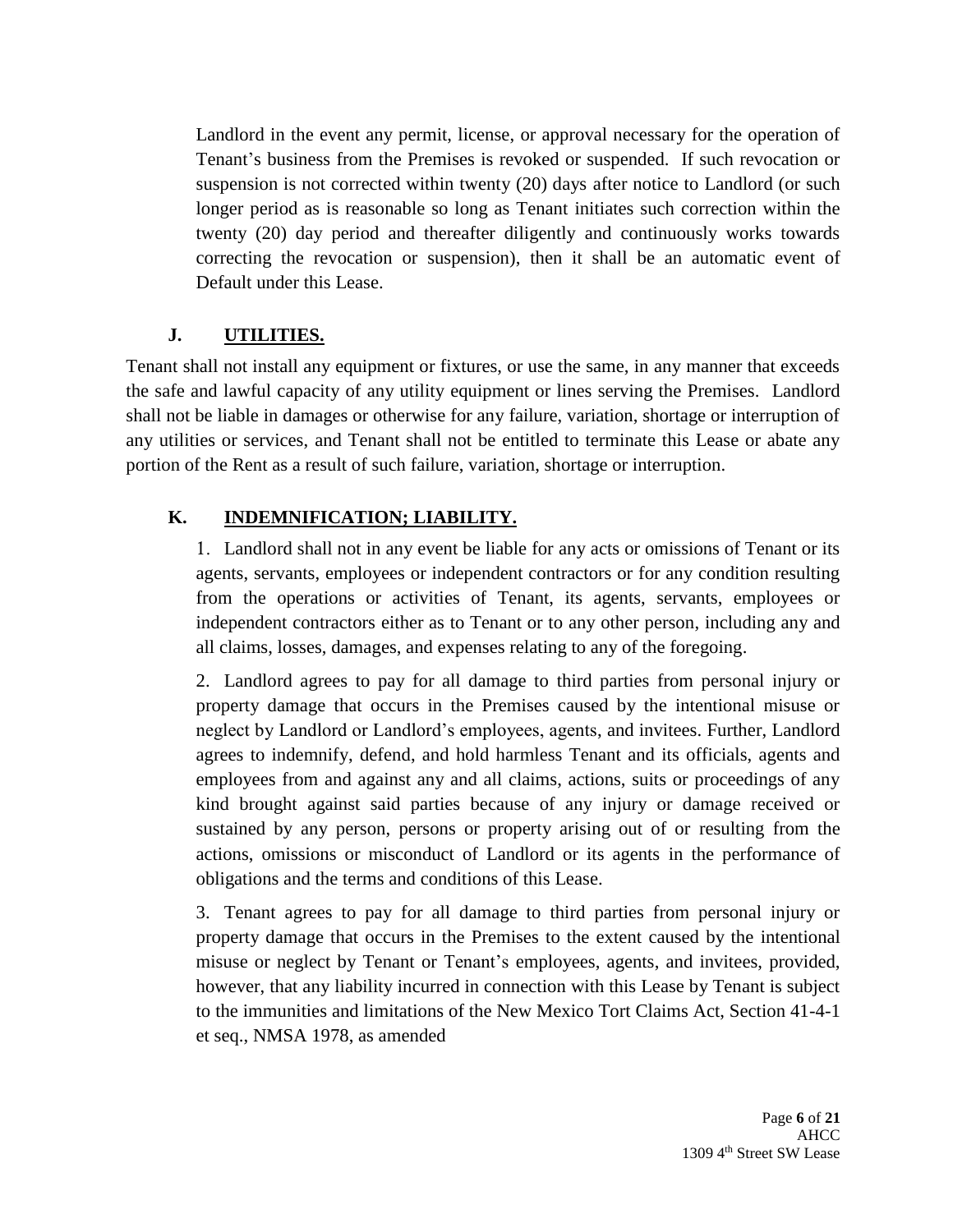#### **L. INSURANCE.**

1. Tenant represents that it is adequately self-insured, and that Tenant's municipal self-insurance program includes the following types of coverage in appropriate amounts:

- a. Special Form property insurance covering the contents owned by Tenant in the Premises.
- b. Comprehensive General Liability Insurance.
- c. Workmen's Compensation Insurance.
- d. Automobile Liability Insurance.

2. Evidence of Coverage. Tenant shall deliver to Landlord a letter evidencing selfinsurance, if required and requested by Landlord at the time of or following execution of the Lease.

#### **M. REPAIRS AND MAINTENANCE; TENANT'S NEGLIGENCE; SUBSTANTIAL DAMAGE.**

Landlord shall keep the roof, the foundation, structural elements of the Building and Premises (including molding, locks and hardware, painting or other treatment of interior walls), pipes and conduits of the Building and Premises in good condition and repair in accordance with standards then prevailing for comparable properties of like age and character or such higher standard as Tenant may determine, except that Landlord shall not be required to make any repairs occasioned by the act or negligence of Tenant, its agents, employees, subtenants, licensees and concessionaires, which repairs shall be made by Tenant. In the event that the Premises should become in need of major repairs and/or replacements for major components that impact the Building as a whole, including but not limited structural repairs to the Building, repairs to the exterior of the Building including but not limited to the roof, or repairs to the HVAC or major building systems, said repairs and/or replacements shall be the responsibility of the Landlord. Tenant shall give immediate written notice thereof to Landlord and Landlord shall take prompt and appropriate steps to initiate such repairs following delivery of such written notice, except in exigent circumstances, in which case Landlord shall take such steps immediately and without delay. An exigent circumstance is when, without the necessary major repair or replacement, the Premises are unusable by Tenant and/or when the lack of the necessary repair or replacement places Tenant's property in substantial danger of being ruined. If the major repair or replacement causes an exigent circumstance and Landlord fails or is unable to make any such repairs in a timely manner, and Tenant is able to make repairs more quickly, then upon notice to Landlord, Tenant may make the repairs or replacement and Landlord shall reimburse Tenant for said repairs or replacement. Landlord shall have no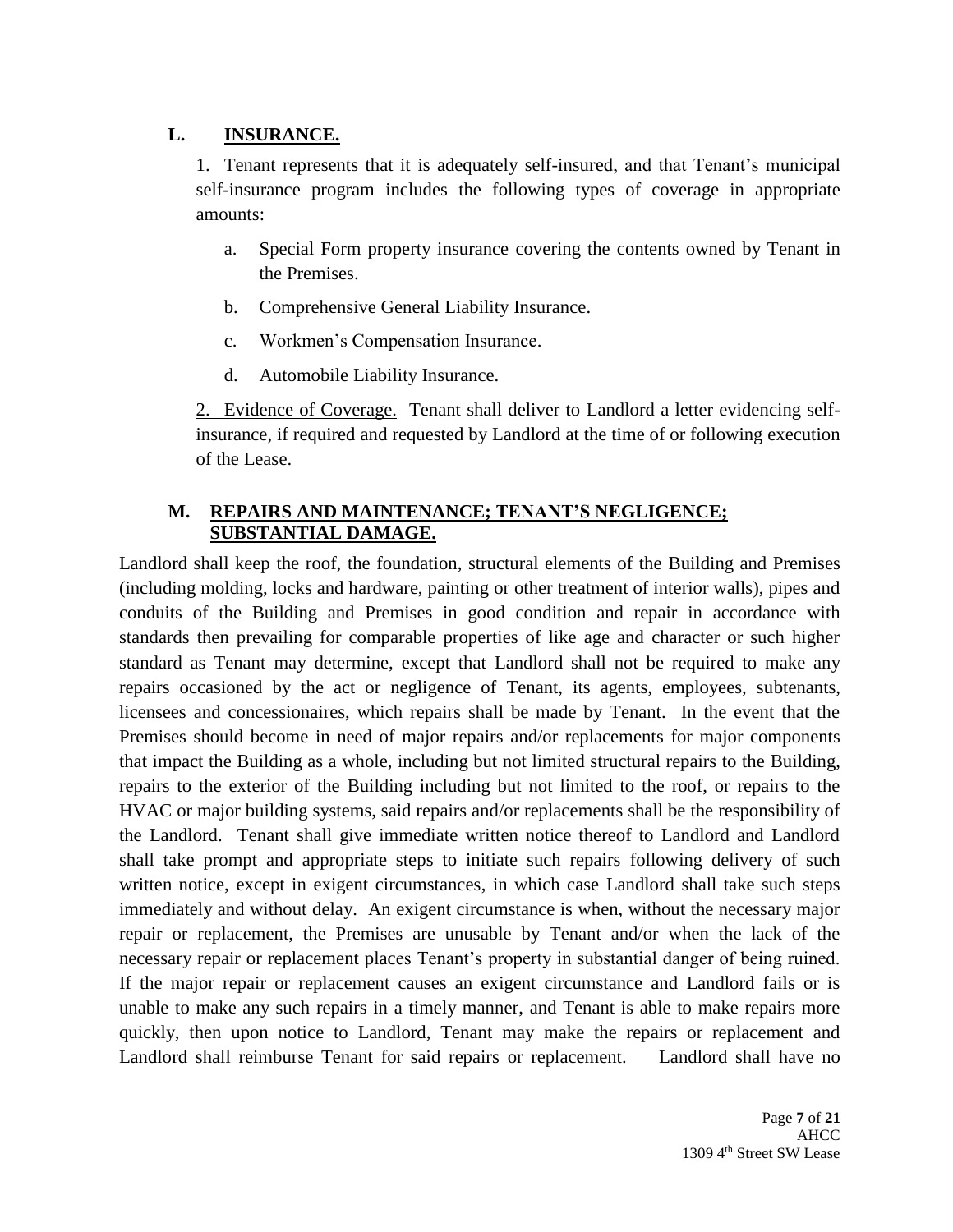liability for any damages or injury arising out of any condition or occurrence causing a need for such repairs unless the damage results from the Landlord's negligence, delay or willful misconduct. Landlord shall not be liable or responsible for breakdowns or temporary interruptions in access or utilities nor for interference with Tenant's business or Tenant's access to the Premises during the course of repairs or remedial work, unless and to the extent resulting from the negligence or willful misconduct of the Landlord.

# **N. AMERICAN WITH DISABILITIES ACT.**

Tenant agrees to meet all applicable requirements of the American with Disabilities Act of 1990, as amended, and all applicable rules and regulations, as amended, (the "**ADA**"), that are imposed directly on Tenant as a public entity or that would be imposed on the Landlord.

# **O. RIGHT TO ENTER WITHOUT NOTICE.**

The Landlord, its agents and other representatives, shall have the right to enter into and upon the Premises or any part thereof at reasonable times for the purpose of inspecting the Premises, making repairs, showing the Premises to prospective lenders, purchasers of the Premises or prospective tenants upon a thirty (30) day notice to Tenant. In the event of an emergency as determined by the Landlord, the Landlord, its agents and other representatives, may enter at any time, without notice and without the presence of Tenant provided that Landlord gives Tenant notice of such entry and the exigent circumstances as soon as reasonably possible. Tenant will permit Landlord at any time within six (6) months prior to the expiration of this Lease, to place upon the Premises any usual "To Let" or "For Lease" signs, and permit potential tenants to inspect the Premises, provided Tenant is given reasonable notice of such inspections and such inspections do not unreasonably interfere with the operations of Tenants business activities.

# **P. TERMINATION AND SURRENDER OF PREMISES.**

1. Notwithstanding any provision in this Lease to the contrary and without limitation, the Landlord or the Tenant may terminate this Lease at any time without cause by giving the other Party ninety (90) day's written notice. If either Party terminates the Lease pursuant to this Section, rent shall abate at the end of the ninety ( 90) day notice period.

2. At the expiration of the Base Term of this Lease, or Renewal Term if the Lease is extended as permitted pursuant to its terms, or upon its earlier termination as provided hereunder, Tenant shall surrender the Premises to the Landlord in as good condition as Premises was in at the beginning of the Term, reasonable use, wear and tear excepted, clean and free of debris. Tenant shall remove Tenant's personal property from the Premises. Any and all improvements made to the Premises during the term hereof shall, unless Landlord requests their removal, belong to the Landlord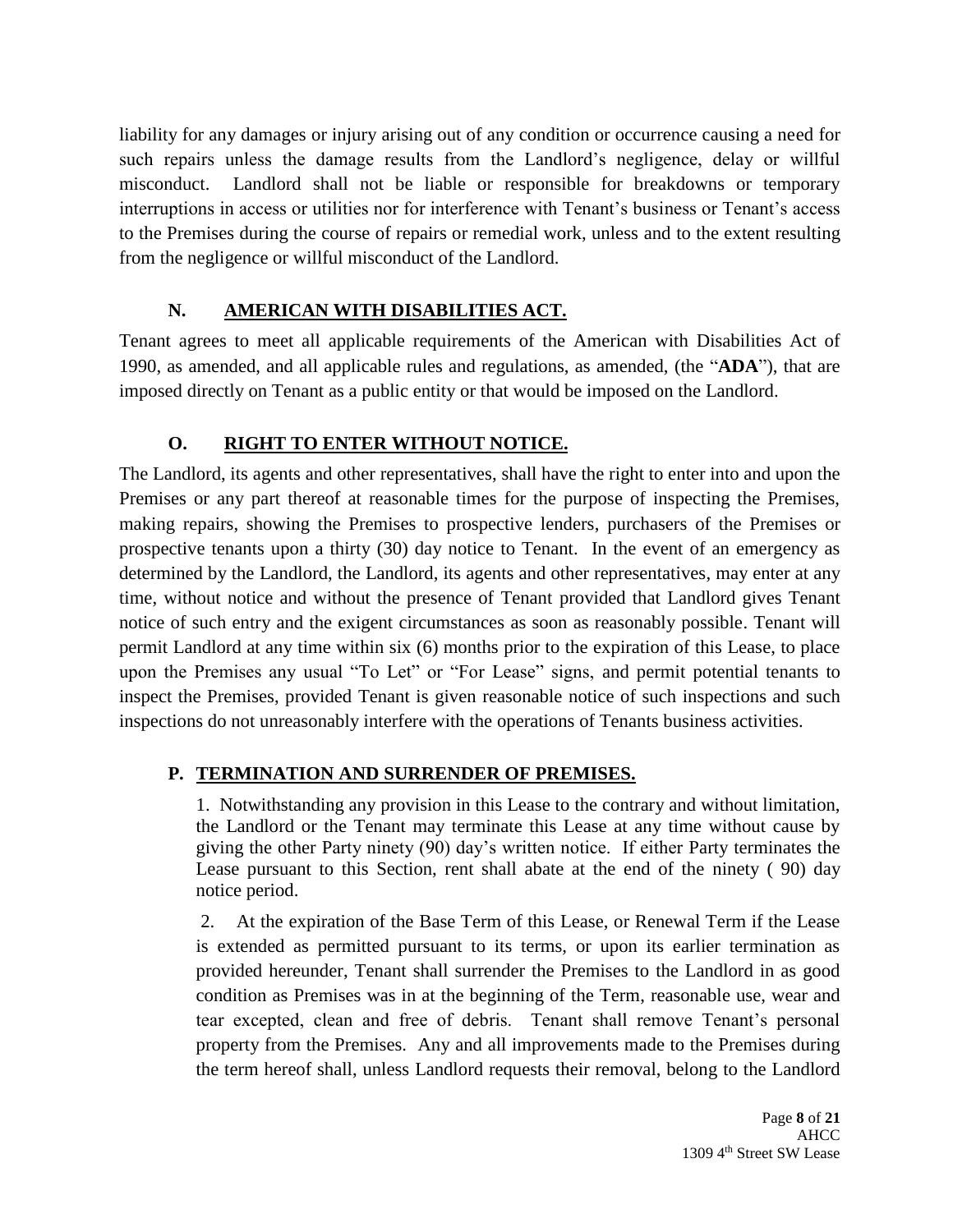without compensation, allowance, or credit to Tenant, except movable trade fixtures, furnishings, and equipment of the Tenant, which can be removed without defacing the Premises, including the underlying and related property. Tenant shall repair any damage to the Premises occasioned by the installation or removal of Tenant's trade fixtures, furnishings, and equipment. Any of Tenant's personal property left by Tenant on or about the Premises at the expiration or termination of this Lease shall, at the option of the Landlord, become the property of the Landlord and the Landlord shall be entitled to use, sell, or otherwise dispose of such personal property.

### **Q. DEFAULT AND REMEDIES.**

1. Default. The occurrence of any one or more of the following events shall constitute a Default (a "**Default**") by Tenant:

a. Failure to make payment when due where such failure shall continue without cure for a period of thirty (30) consecutive calendar days after written notice thereof from Landlord to Tenant.

b. The abandonment of the Premises by Tenant for a period of thirty (30) consecutive calendar days.

c. The failure by Tenant to observe or perform any of the material, express covenants or provisions of this Lease, where such failure shall continue for a period of thirty (30) consecutive calendar days after written notice thereof from the Landlord to Tenant, provided that if the nature of Tenant's Default is such that more than thirty (30) consecutive calendar days are reasonably required for its cure, then Tenant shall not be deemed to be in Default if Tenant commences to cure within the thirty (30)-day period, and thereafter diligently and continuously prosecutes such cure to completion.

d. Tenant assigns this Lease or subleases all or any portion of the Premises without Landlord's prior written consent.

e. Tenant **(i)** files, or consents by answer or otherwise to the filing against it, of a petition for relief or reorganization or arrangement or any other petition in bankruptcy or liquidation or to take advantage of any bankruptcy or insolvency law of any jurisdiction; **(ii)** makes an assignment for the benefit of its creditors; **(iii)** consents to the appointment of a custodian, receiver, trustee or other officer with similar powers of itself or of any substantial part of its property; or **(iv)** takes action for the purpose of any of the foregoing.

f. A court or governmental authority of competent jurisdiction, without consent by Tenant, enters an order appointing a custodian, receiver, trustee or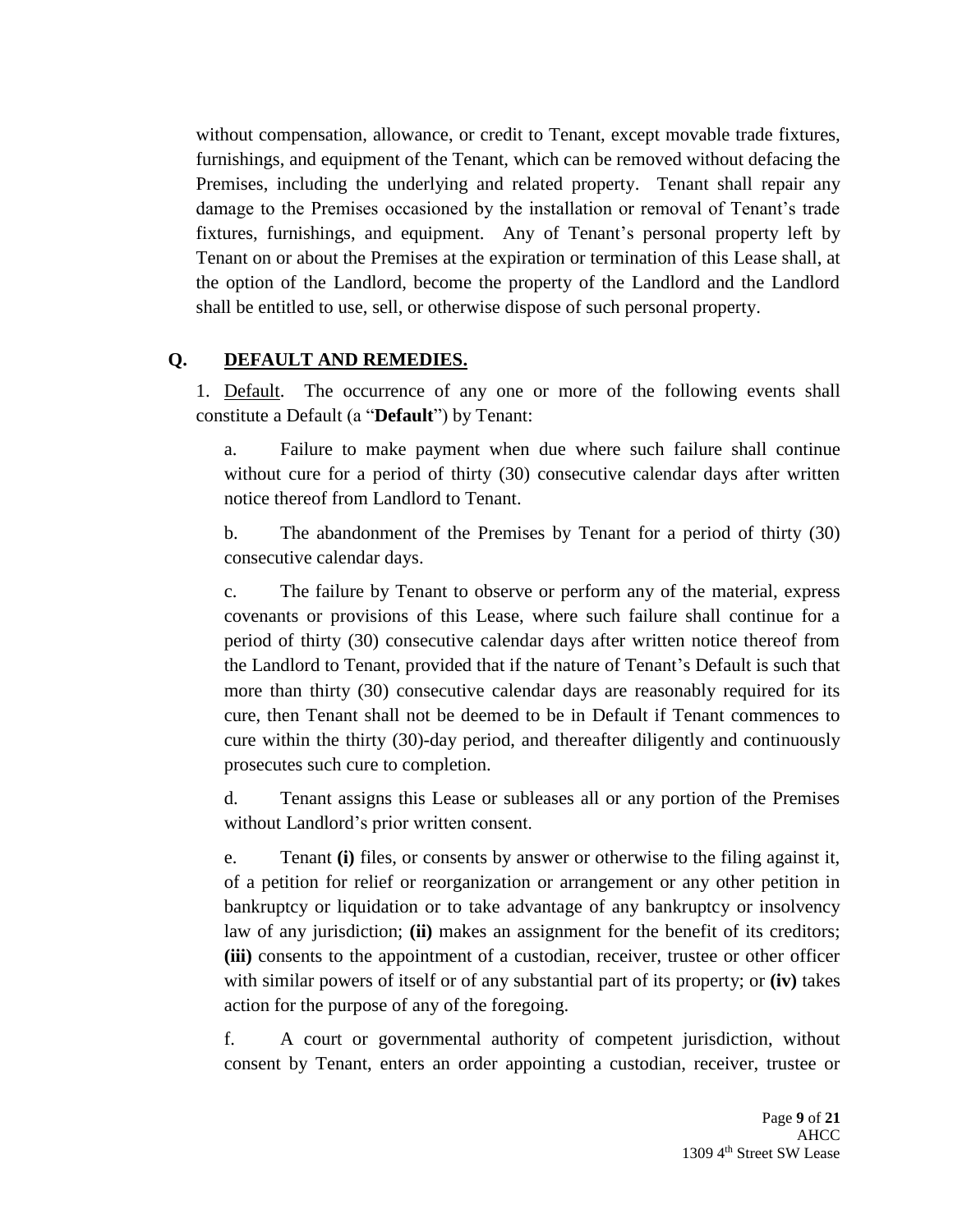other officer with similar powers with respect to Tenant or with respect to any substantial portion of its property, or enters an order for relief or approving a petition for relief or reorganization or any other petition in bankruptcy or insolvency law of any jurisdiction, or enters an order decreeing the dissolution, winding up or liquidation of Tenant, or if any such petition is filed against Tenant and such petition is not dismissed within **180 days.**

2. Landlord's Remedies. In the event of Default by Tenant, as defined above, the Landlord, in addition to any other remedies set forth in this Lease, may, without further notice or demand, terminate this Lease, in which event this Lease and the leasehold estate hereby created shall automatically terminate upon the effective date specified by Landlord in such notice with the same force and effect and to the same extent as if the specified termination effective date was the date originally fixed in this Lease for the expiration of the Lease term. Landlord shall thereupon be entitled to take possession of the Premises, and Tenant shall immediately surrender the Premises to the Landlord and agrees to pay the Landlord, on demand, the following damages:

a. any unpaid Rent and other amounts due at the time of termination plus interest thereon at the maximum lawful rate per annum from the due date until paid;

b. the net present value of the balance of the Rent for the remainder of the Base Term or Renewal Term, as may be applicable, less the net present value of the fair market value rental of the Premises for said period taking into consideration a reasonable lease-up period and reasonable expenses incurred by Landlord in re-letting the Premises (spread evenly throughout the term of the new lease), provided, however that this sum shall not be less than zero as in no event shall Landlord be obligated to pay Tenant if the difference is a negative number. Both future payments computed in accordance with this provision shall be discounted to present value in accordance with accepted financial practices using a discount rate of 1% per annum; and

c. any other amount arising out of Tenant's failure to perform its obligations under the Lease, or which in the ordinary course of events would be likely to result therefrom, including brokerage commissions and the cost of recovering the Premises which costs shall not include the costs of demolition or remodeling the Premises for a new tenant.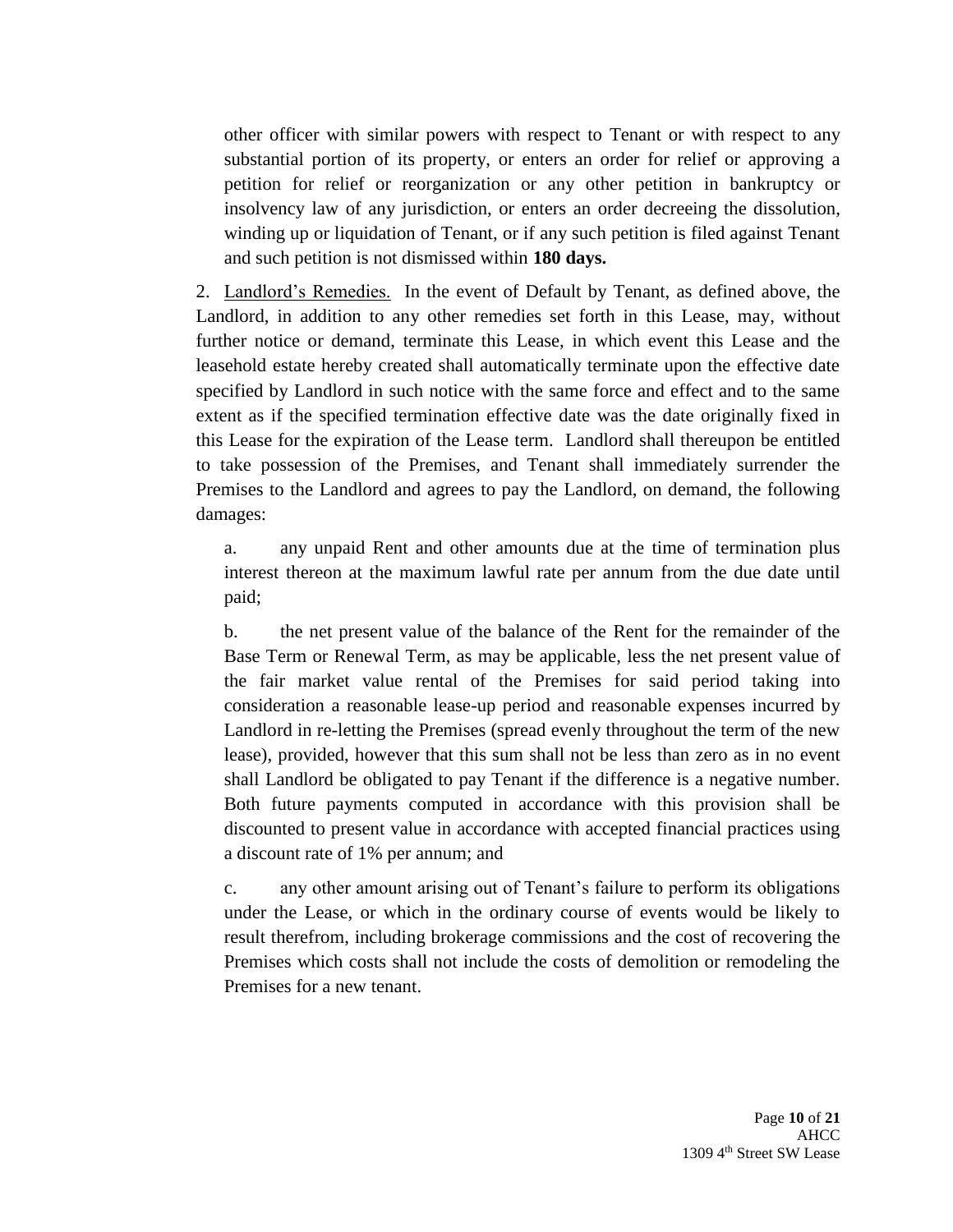#### **R. HAZARDOUS SUBSTANCES.**

1. Definitions: For the purposes of this Lease, the following terms have the following meanings:

a. **"Environmental Law"** means any Federal, state or local law, statute, ordinance or regulation, rules or guidelines, now or hereafter in effect, pertaining to or governing Hazardous Substances or which relate to the protection of human health, safety, or that of the environment, including, without limitation, **CERCLA**  (Comprehensive Environmental Response, Compensation and Liability Act of 1980), **RCRA** (Resources Conservation and Recovery Act of 1976) and **SARA**  (Superfund Amendments and Reauthorization Act of 1986).

b. **"Hazardous Substance"** means any substance, material, waste, pollutant, or oil, which is, or becomes designated, classified or regulated as being "toxic", "hazardous", "radioactive", "dangerous" or a "pollutant", or any similar term, which is or becomes similarly designated, classified or regulated, under any Environmental Law, including asbestos, petroleum and petroleum products.

2. Tenant's Responsibilities: At its own expense, Tenant will procure, maintain in effect, and comply with all conditions of any and all permits, licenses and other governmental and regulatory approvals required for Tenant's use of the Premises. Tenant will not cause or permit any Hazardous Substance to be brought upon, kept or used in or about the Premises by Tenant, its agents, employees, contractors or invitees without the prior written consent of Landlord, except this paragraph 2 does not pertain to any hazards that may have been on the Premises prior to the Effective Date of this Lease. Tenant will cause any and all Hazardous Substances brought upon the Premises by Tenant to be removed from the Premises and transported solely by duly licensed haulers to duly licensed facilities for final disposal of such materials and wastes. Tenant will, in all respects, handle, treat, deal with and manage any and all Hazardous Substances in, on, under or about the Premises in total conformity with all applicable Environmental Laws and prudent industry practices regarding management of such Hazardous Substances. Upon expiration or earlier termination of the term of the Lease, Tenant will cause all Hazardous Substances placed on, under or about the Premises by Tenant or at Tenant's direction to be removed and transported for use, storage or disposal in accordance and compliance with all applicable Environmental Laws. Tenant will not take any remedial action in response to the presence of any Hazardous Substances in or about the Premises, nor enter into any settlement agreement, consent decree or other compromise in respect to any claims relating to any Hazardous Substances in any way connected with the Premises without first notifying Landlord of Tenant's intention to do so and affording Landlord ample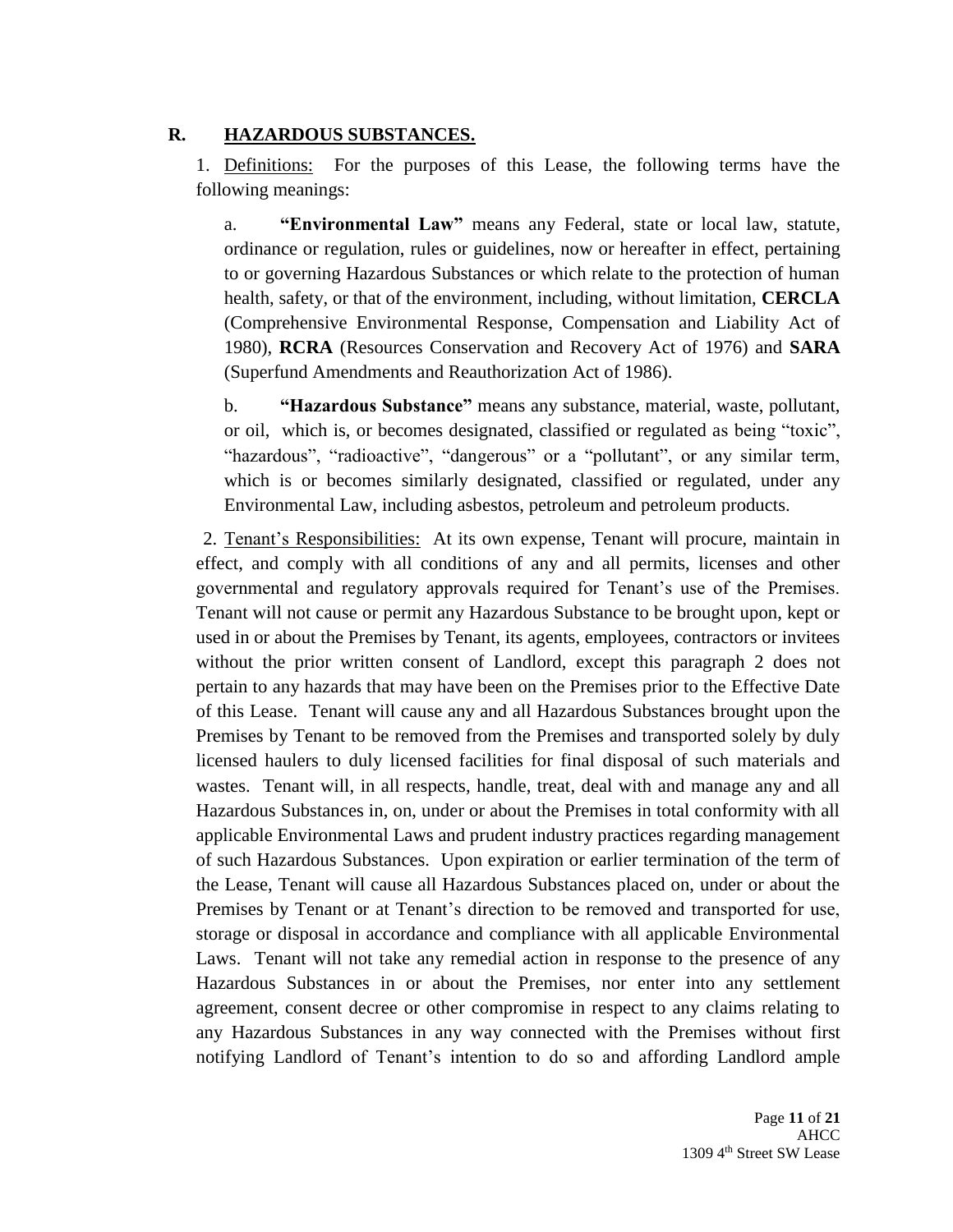opportunity to appear, intervene or otherwise appropriately assert and protect Landlord's interests with respect thereto.

3. Landlord's Representation: Landlord represents and warrants that, to the best of its knowledge, the Premises does not contain nor have the Premises ever contained Hazardous Substances, nor have the Premises ever been investigated or held in violation of any Environmental Law.

4. Environmental Audit. At any time and from time to time, Landlord may retain an environmental consultant or engineer to conduct an environmental audit or environmental assessment of the Premises and Tenant's compliance with applicable laws, rules and regulations. Tenant shall extend its full cooperation with such audit or investigation. If Tenant is found not to be substantially in compliance with applicable law, then Tenant shall pay all reasonable costs associated with such audit or assessment to Landlord upon demand; otherwise all costs shall be borne by Landlord. In addition, Tenant, at Landlord's request from time to time, shall complete such questionnaires and provide such information with respect to Tenant's activities and operations on the Premises as Landlord shall reasonably require.

5. If the Premises become contaminated in any manner for which Tenant is legally liable or otherwise become affected by any release or discharge of a Hazardous Substance, Tenant shall immediately notify Landlord of the release or discharge of the Hazardous Substance.

# **S. FIRE OR OTHER CASUALTY LOSS TO PERSONAL PROPERTY.**

The Landlord shall not be liable for any damage or loss of the Tenant's personal property on the Premises from any cause, including, but not limited to, bursting or leaking of water pipes, leaking roof, fire, theft and negligence of co-Tenants. Tenant shall be solely responsible for obtaining and paying for insurance covering Tenant's personal property in the Premises, operations losses and liability insurance. Tenant shall not be insured for such losses by the Landlord and shall not be entitled to make loss claims under the insurance coverage of the Landlord.

# **T. ASSIGNMENT AND SUBLETTING.**

Neither Party shall assign this Lease or any of its rights and responsibilities hereunder (the "**Assigning Party**") in whole or in part regarding the Building or the Premises at any time for any reason without the other Party's (the "**Non-Assigning Party**") prior written approval, which approval shall not be unreasonably withheld. In the event of an assignment, or in the case of the Tenant, a sublease, contemporaneously with the granting of consent by the Non - Assigning Party, the Assigning Party shall cause the assignee or sublessee to expressly assume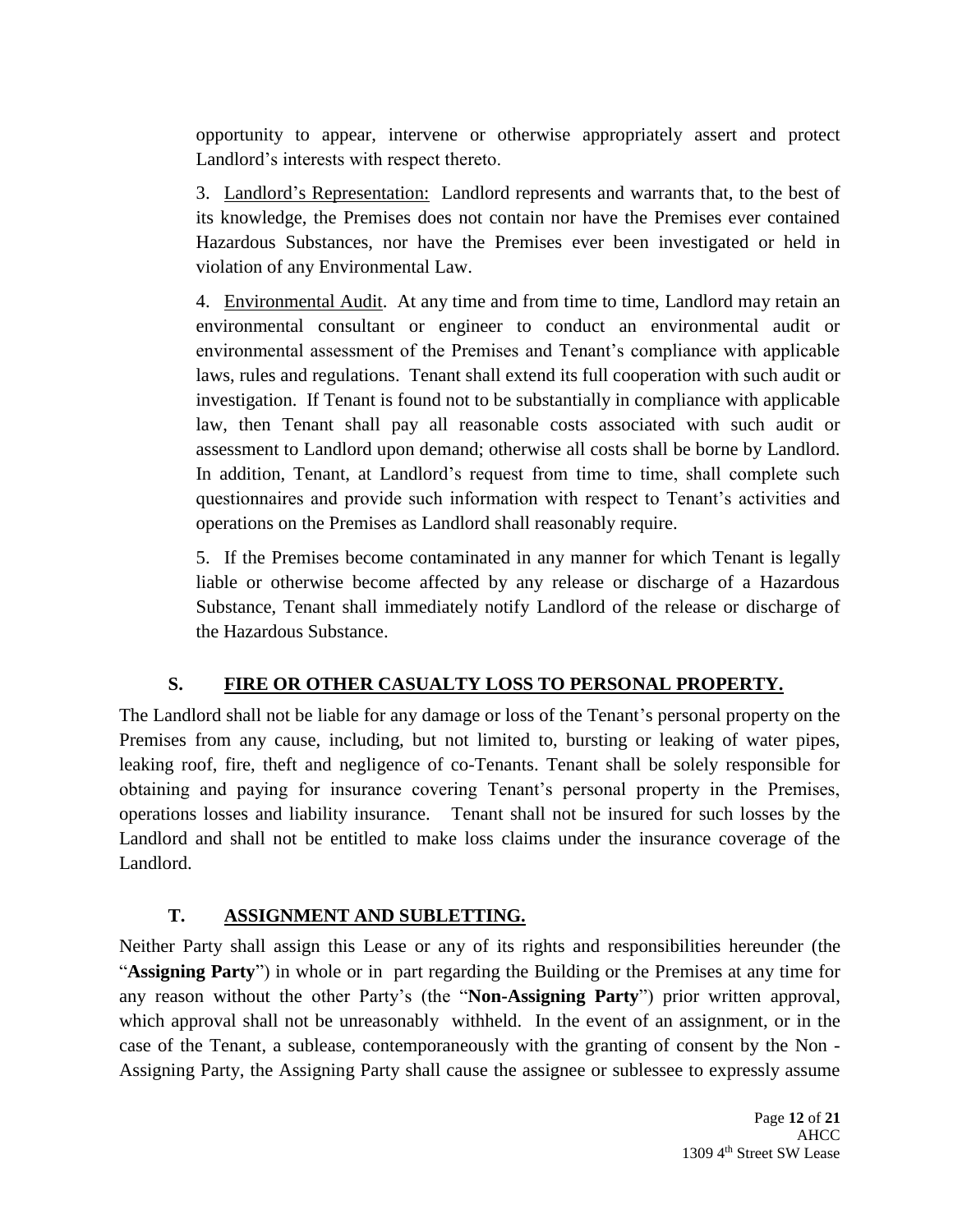in writing and agree to perform all of the covenants, duties and obligations of the Assigning Party as set forth in this Lease and such assignee or sublessee shall be jointly and severally liable therefor along with the Assigning Party unless otherwise released therefrom in writing by the Non-Assigning Party.

# **U. TAXES AND ASSESSMENTS.**

Landlord shall promptly pay to Bernalillo County the property taxes, including any additional assessments or exactions assessed or assessable, relating to the Property, Building, and Premises. Landlord will pay any and all additional exactions assessed or assessable. Landlord shall not allow any of said Bernalillo County property taxes to become delinquent and Landlord will not allow any additional assessment to become delinquent. Tenant shall pay all license and permit fees applicable to the Tenant's operation, and acquire and keep current all licenses, whether municipal, state, or federal, required as a result of the Tenant's operation on the Premises, and shall not allow any of said fees to become delinquent.

# **V. CONDEMNATION.**

1. If during the Term any part of the Premises is taken or purchased by right of eminent domain or in lieu of condemnation, and if in the reasonable opinion of Landlord or Tenant substantial alteration or reconstruction of the portion of the Premises is necessary or desirable as a result thereof, or the amount of parking available to the portion of the Premises is materially and adversely affected, Landlord and/or Tenant shall have the right to terminate this Lease by giving the other Party at least sixty (60) days' written notice of such termination.

2. Landlord shall be entitled to receive and retain the entire condemnation award or consideration for the affected lands and improvements, and Tenant shall not have, or advance, any claims against Landlord for (i) the value of Landlord's property or its leasehold estate, (ii) the costs of removal or relocation, (iii) the unexpired term of this lease, and (iv) business interruption expense or any other damages arising out of the taking or purchase. Nothing herein shall give Landlord any interest in, or preclude Tenant from seeking and recovering on its own account from the condemning authority any separate condemnation award of compensation attributable to the taking or purchase of Tenant's chattels or trade fixtures or attributable to Tenant's relocation expenses provided that any such separate claim by Tenant shall not reduce or adversely affect the amount of Landlord's condemnation award. If any such separate award made or compensation paid to Tenant specifically includes a condemnation award or amount for Landlord, Tenant shall promptly account therefor to Landlord.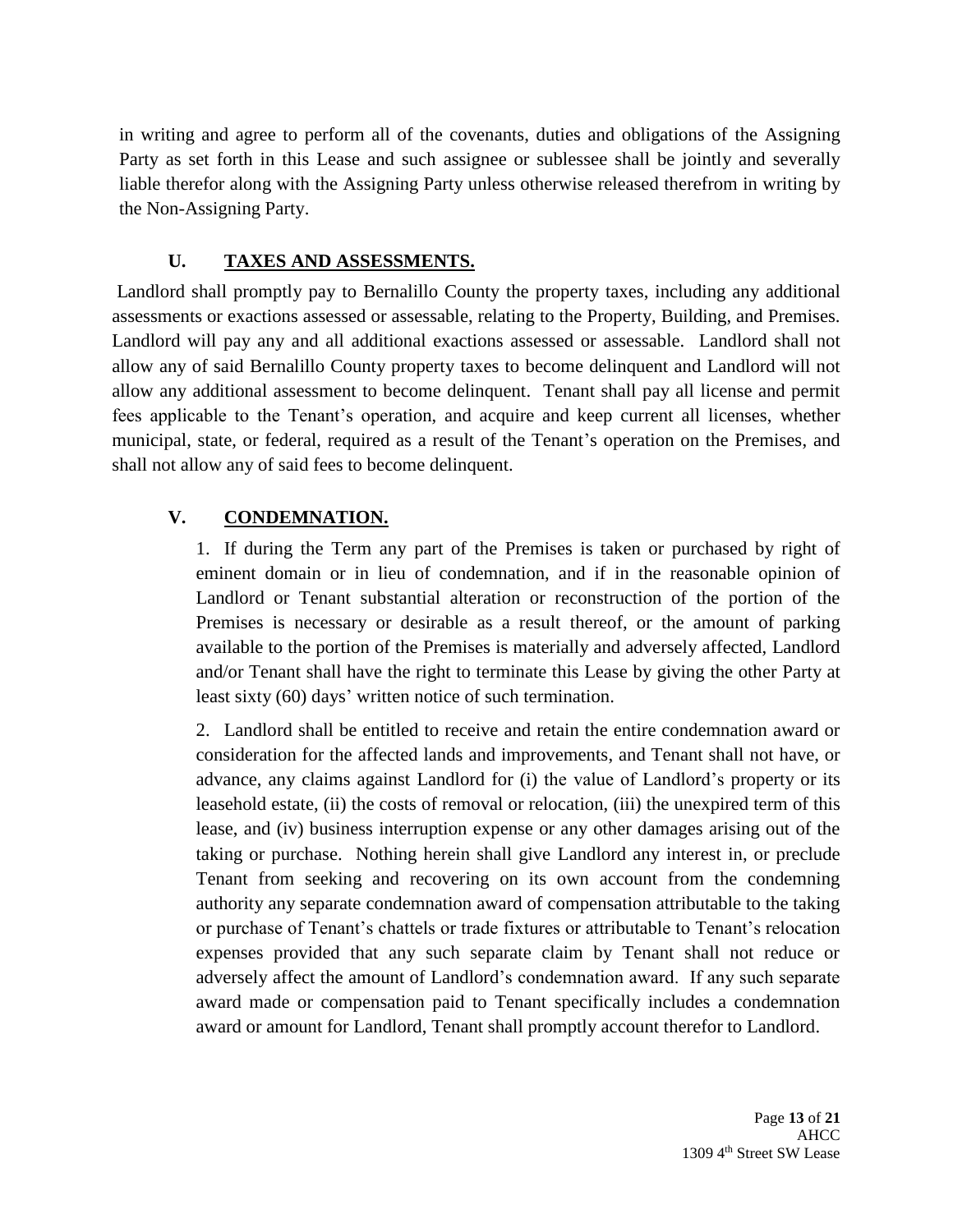### **W. DISCRIMINATION PROHIBITED.**

In the operation and use of the Premises, the Tenant shall not on the grounds of race, color, religion, sexual orientation, sexual preference, national origin or ancestry, or age, discriminate or permit discrimination against any person or group of persons in any manner prohibited by Title 49 CFR Parts 21 and 23, the Civil Rights Act of 1964, as amended, the Equal Pay Act of 1963, the Rehabilitation Act of 1973, and the New Mexico Human Rights Act. Without limiting the generality of the foregoing, the Tenant shall not discriminate against any employee or applicant for employment because of race, color, religion, gender, sexual orientation, sexual preference, national origin or ancestry, age, or physical or mental handicap. Such action will include, but not be limited to: employment, upgrading, demotion, or transfer; recruitment or recruitment advertising; layoff or termination; rates of pay or other forms of compensation; selection for training; and disciplinary actions and grievances. The Tenant agrees to post in conspicuous places available to employees, and applicants for employment, notice setting forth the provisions of this non-discrimination clause.

# **X. LEASE EXEMPT FROM BATEMAN ACT; APPROPRIATIONS.**

By virtue of the provisions of NMSA 1978, §6-6-12 (1999), this Lease is exempt from the Bateman Act, including, without limitation as set out in NMSA 1978, §6-6-12 (1968), and it does not constitute the creation of debt. Nonetheless, as a result of Tenant's requirements and demands, if in any fiscal year of the City of Albuquerque during the term of this Lease, sufficient appropriations and authorizations are not made by the City Council to fund this Lease, this Lease may be terminated by the Tenant at the end of the Tenant's then current fiscal year, upon sixty (60) days written notice given by the Tenant to the Landlord. Such event shall not constitute an event of Default under this Lease. Upon termination of this Lease as provided in this Section  $II(X)$ , the Landlord and the Tenant shall have no further rights, obligations or liabilities as between the Landlord and Tenant as provided in this Lease and all payments obligations and liabilities of the Tenant and of its interest in this Lease will cease upon the date of termination, except as otherwise provided in this Lease, including, without limitation, as to liabilities expressly stated to survive termination of the Lease.

# **Y. MISCELLANEOUS**

1. Waiver of Default. No failure by the Landlord or Tenant to insist upon the strict performance of any term, condition, or covenant of this Lease or to exercise any right or remedy available on the breach thereof, and no acceptance of full or partial Rent during the continuance of any breach will constitute a waiver of any breach or of any term, condition, or covenant. No obligation of this Lease that Tenant or Landlord is required to perform and no breach thereof, will be waived, altered, or modified, except by written instrument executed by the Landlord and Tenant.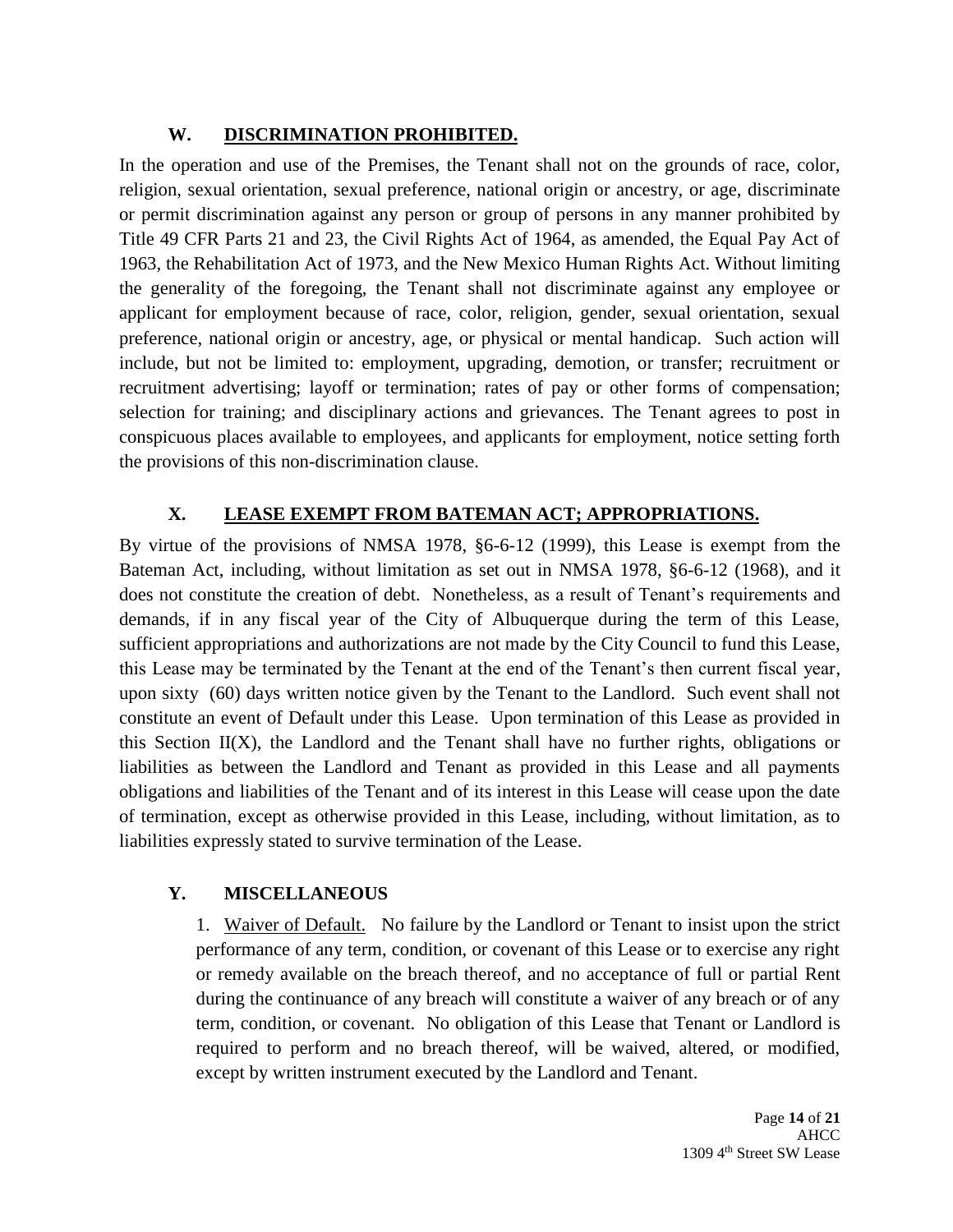2. Time is of The Essence. Time is of the essence in the performance of this Lease.

3. Exhibits. All certificates, documents, exhibits, attachments, riders, and addenda, if any, referred to in this Lease, including but not limited to the exhibits attached to this Lease, are hereby incorporated into this Lease by reference and are made a part hereof as though set forth in full in this Lease to the extent they are consistent with the terms and conditions of this Lease.

4. No Partnership or Agency. Nothing contained in this Lease is intended or shall be construed in any respect to create or establish any relationship other than that of Landlord and Tenant, and nothing herein shall be construed to establish any partnership, joint venture or association or to make Tenant the general representative or agent of Landlord or Landlord the general representative or agent of Tenant for any purpose whatsoever.

5. Force Majeure. In the event Landlord or Tenant is delayed, hindered or prevented from performing any act or thing required hereunder by reason of strikes, lockouts, labor troubles, casualties, failure or lack of utilities, governmental laws or regulations, riots, insurrection, war, acts of God, public health emergencies, pandemic, quarantine, governmental orders, or other causes beyond the reasonable control of Landlord or Tenant, neither Party shall be liable for the delay, and the period for the performance by either Party shall be extended for a period equivalent to the period of such delay. The foregoing shall be inapplicable to the payment of Rent by Tenant and to the delivery of the Premises by Landlord. In the event that such *Force Majeure* period of delay shall extend for a period of six (6) months or more, either Party shall have the right, in their discretion, to terminate this Lease by providing the other Party with written notice thereof, in which case the Parties shall proceed as though the Lease has expired upon its own terms as of the date of termination specified by the terminating Party.

6. Contract Review. Landlord and Tenant acknowledge that they have thoroughly read this Lease including all exhibits thereto and have sought and received whatever competent advice and counsel was necessary for them to form a full and complete understanding of all rights and obligations herein. Landlord and Tenant further acknowledge that this Lease is the result of negotiations between them and that this Lease shall not be construed against either Party hereto by reason of that Party's preparation of all or part of this Lease.

7. Notices. Any notice from one Party to the other must be in writing and shall be deemed duly given three (3) days after deposit in the United States Mail if mailed by registered or certified mail, return receipt requested, or upon receipt or refusal to accept if personally delivered or deposited with a national overnight deliver courier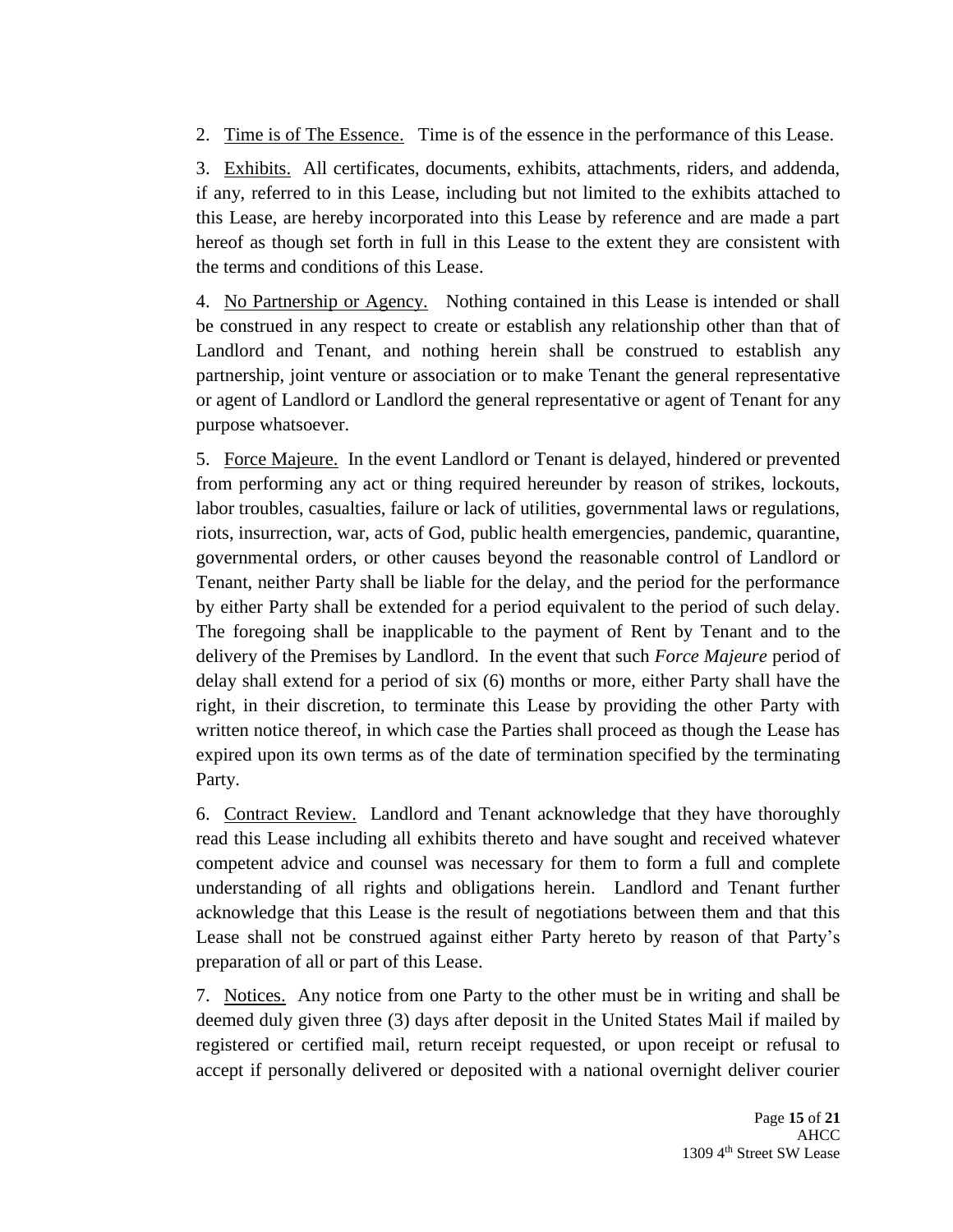who obtains written confirmation of delivery, addressed to the other Party at the address set below, or such other address as either Party may designate in writing. The Parties shall be responsible for notifying each other of any change of address. Rejection or other refusal to accept or the inability to deliver because of changed address of which no notice was given shall be deemed to be receipt of the notice, demand or request sent.

Notice to Landlord:

| <b>Hispano Chamber of Commerce</b> |  |
|------------------------------------|--|
| Attn: Connie L. Lee                |  |
| 1309 $4^{th}$ St. SW               |  |
| Albuquerque, NM 87102              |  |

Notice to the Tenant:

City of Albuquerque One Civic Plaza, 11th Floor Attn: Chief Administrative Officer P.O. Box 1293 Albuquerque, New Mexico 87103

With a copy to: Real Property Division Manager City of Albuquerque P.O. Box 1293 Albuquerque, New Mexico 87103

If and when included within the term "Tenant" and "Landlord" as used in this instrument there are more than one person, firm or corporation, all shall jointly arrange amongst themselves and specify some individual at some specific address for the receipt of notices and payments. All parties included with terms "Landlord" and "Tenant" respectively, shall be bound by notices and payments given in accordance with the provisions of this Subsection Y to the same effects as if each had received such notice or payment.

8. Estoppel Certificates. Tenant and Landlord shall at any time within ten (10) days after written request from either Party execute, acknowledge and deliver to the other Party a statement in writing: (a) certifying that this Lease is unmodified and in full force and effect (or, if modified, stating the nature of such modification and certifying that this Lease, as so modified, is in full force and effect) and the date to which the Rent and any other charges are paid in advance, if any; (b) confirming the commencement and expiration dates of the term; (c) confirming the amount of the security deposit held by Landlord, if any; (d) acknowledging that there are not, to the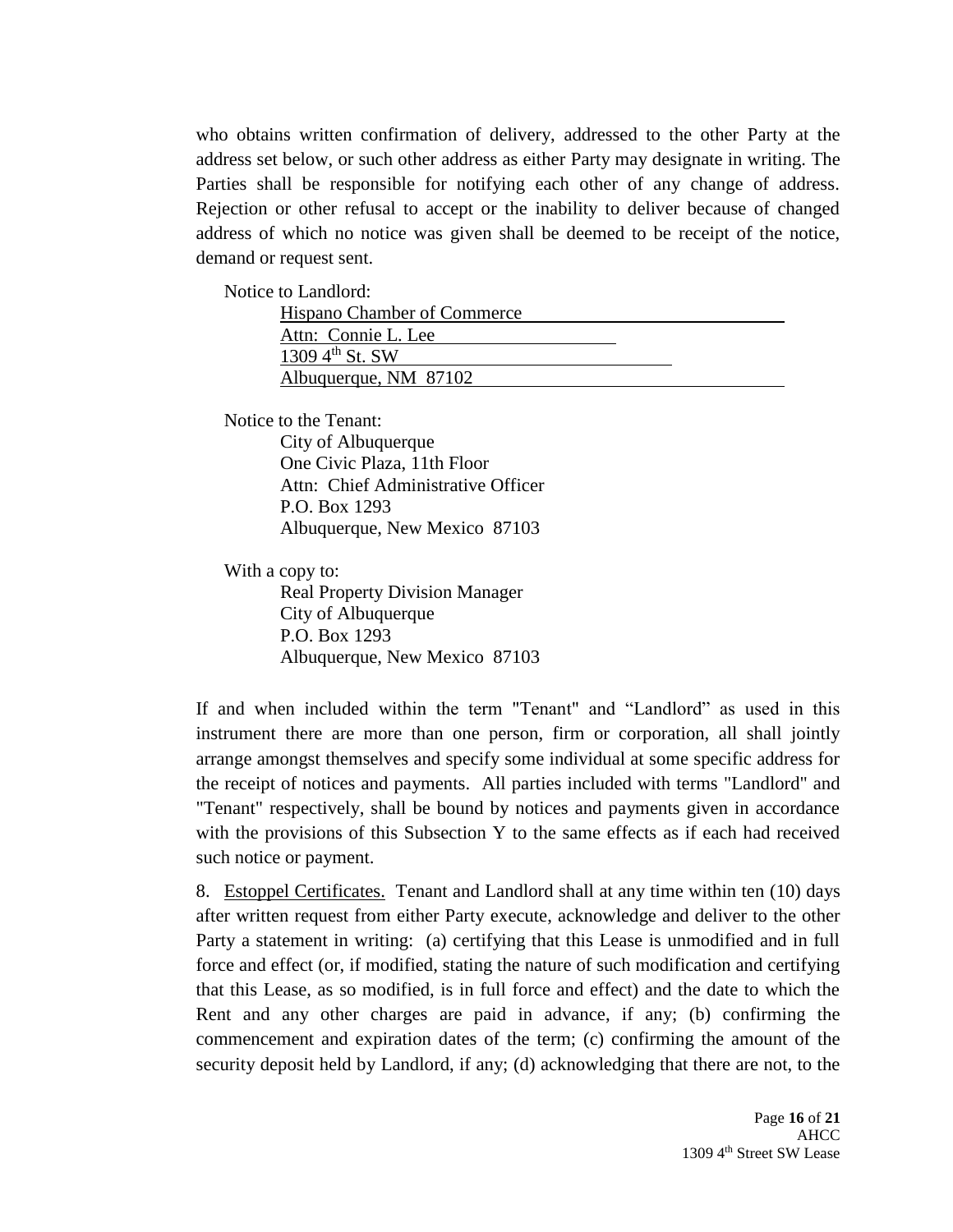certifying Party's knowledge, any uncured Defaults on the part of the other Party hereunder, or specifying such Defaults if any are claimed; and (e) confirming such other matters as the requesting Party may reasonably request. A prospective purchaser or encumbrancer of the Premises may conclusively rely upon any such statement. If the responding Party fails to respond within the required period, the responding Party shall conclusively be deemed to have certified, confirmed and acknowledged all matters requested by the requesting Party. If Landlord desires to finance or refinance the Premises, Tenant hereby agrees to deliver to any lender designated by Landlord such financial statements of Tenant as may be reasonably required by such lender. All such financial statements shall be used only for the purposes herein set forth.

9. Binding Effect. Once this Lease is made, the covenants, terms and conditions of this Lease will be binding upon and inure to the benefit of the Parties, and each of their respective their successors, assigns, subtenants and sublessees.

10. Entire Agreement. This Lease, including the attached **Exhibit A**, constitutes the full and final agreement of the Parties and incorporates all of the conditions, agreements, and understandings between the Parties concerning the subject matter of this Lease, and all such conditions, understandings and agreements have been merged into this written Lease. All prior negotiations and agreements are merged into this Lease. No prior condition, agreement, or understanding, verbal or otherwise, of the Parties or their agents shall be valid or enforceable unless embodied in this Lease.

11. Modification. No subsequent agreement may modify this Lease unless it is in writing and signed by the Parties or their authorized agents. This Lease represents the entire contract between the Parties and, except as otherwise provided herein, may not be amended, changed, modified, or altered without the written consent of the Parties hereto.

12. Further Actions. At any time and from time to time, each Party agrees, without further consideration, to take such actions and to execute and deliver such documents as may be reasonably necessary to effectuate the purposes of this Lease.

13. Severability. In the event any covenant, condition or provision herein is held to be void, voidable, invalid, illegal, or unenforceable by any court of competent jurisdiction, such covenant, condition or provision shall be deemed amended to conform to applicable laws so as to be valid or enforceable, or, if it cannot be so amended, without materially altering the intention of the Parties, it shall be stricken. If stricken, all other covenants, conditions and provisions of this Lease shall remain in full force and effect provided that the striking of such covenants, conditions or provisions does not materially prejudice either the Landlord or Tenant in its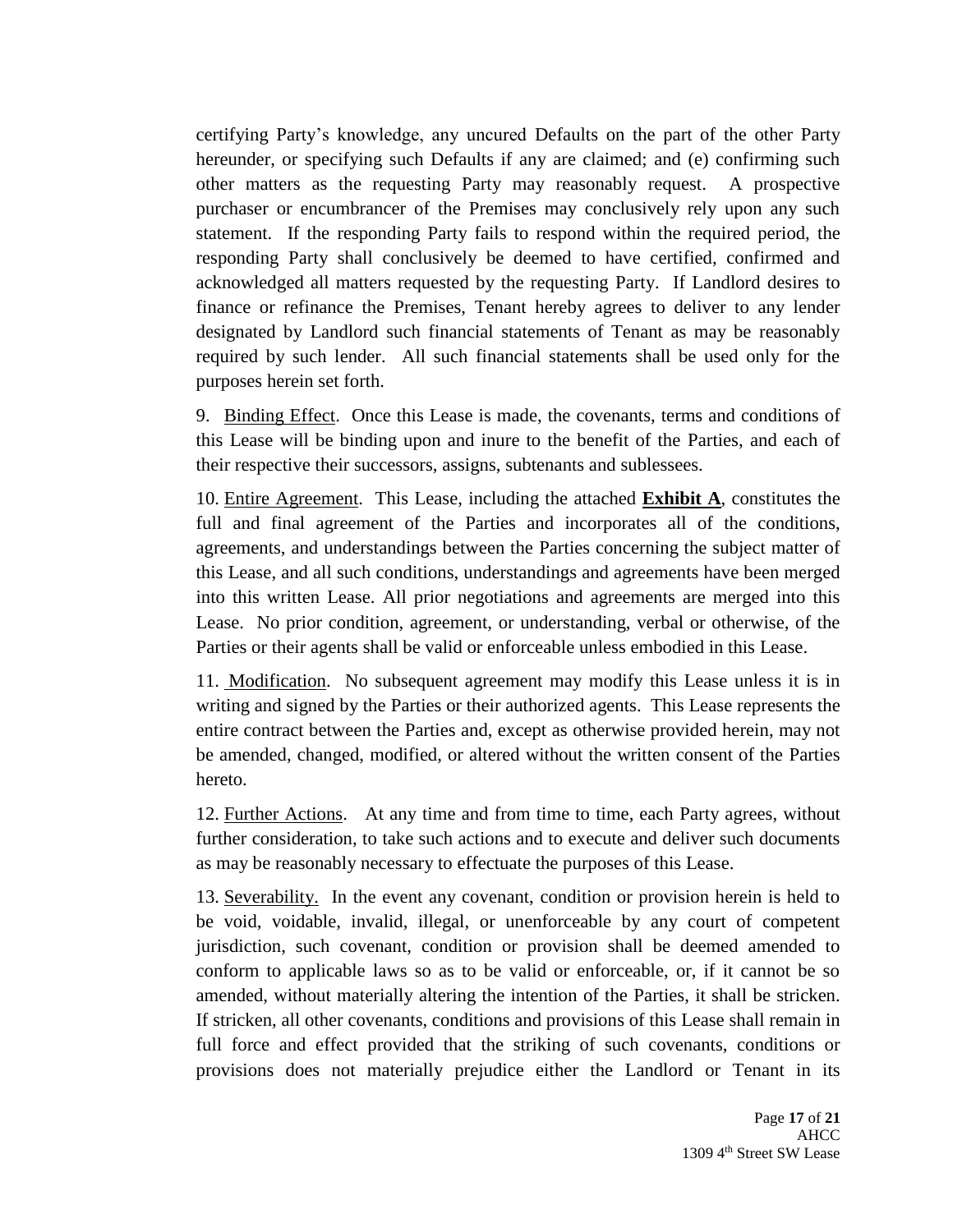respective rights and obligations contained in the valid covenants, conditions or provisions of this Lease.

14. Authorization: If Landlord executes this Lease as a corporation or partnership, then Landlord and the person(s) executing this Lease on behalf of Landlord, represent and warrant that such entity is duly qualified to do business in the State of New Mexico and that the individuals executing this Lease on Landlord's behalf are duly authorized to execute and deliver this Lease on Landlord's behalf. Landlord represents and warrants that it is the fee simple owner of the Premises, and that it has all requisite authority and approval to enter into this Lease.

15. Joint And Several Liability: In the event that more than one person or entity executes the Lease as Landlord, all such persons and entities shall be jointly and severally liable for all of Landlord's obligations hereunder.

16. Headings And Captions. Captions of sections and paragraphs are for convenience, not limitation, and are not to be construed as modifying text.

# **Z. ATTORNEYS' FEES.**

If either Party to this Lease institutes any action or proceeding in court to enforce any provision hereof, for damage by reason of an alleged breach of any provision of this Lease, for a declaration of such Party's rights or obligations hereunder, or for any other judicial remedy, each Party shall be responsible for its own attorneys' fees (including the reasonable fees and disbursements and charges of internal legal counsel) and litigation expenses, including, but not limited to expert witness fees, and service of process fees.

# **AA. APPLICABLE LAW AND PARTIES BOUND.**

This Lease shall be construed under the laws of the State of New Mexico. The Parties agree that venue for the assertion and pursuit to completion of any suit, action, or proceeding arising out of this Agreement shall be in Bernalillo County, New Mexico. The Parties irrevocably admit themselves to, and consent to, the jurisdiction of said court. In any litigation between Landlord and Tenant, the matter shall be decided by a judge sitting without a jury, and accordingly each Party hereby waives its right to a jury trial. The Parties further acknowledge that they have fully and fairly bargained for the terms of this Subsection AA. The provisions of this Subsection BB shall survive the expiration or earlier termination of this Lease.

# **BB. FINAL DATES.**

If the final date of any deadline falls upon a Saturday, Sunday, or holiday recognized by the U.S. Postal Service, then in such event the time of such deadline shall be extended to the next day that is not a Saturday, Sunday, or holiday recognized by the U. S. Postal Service. Whenever the word "days" is used herein, it shall be considered to mean "calendar days" and not "business days"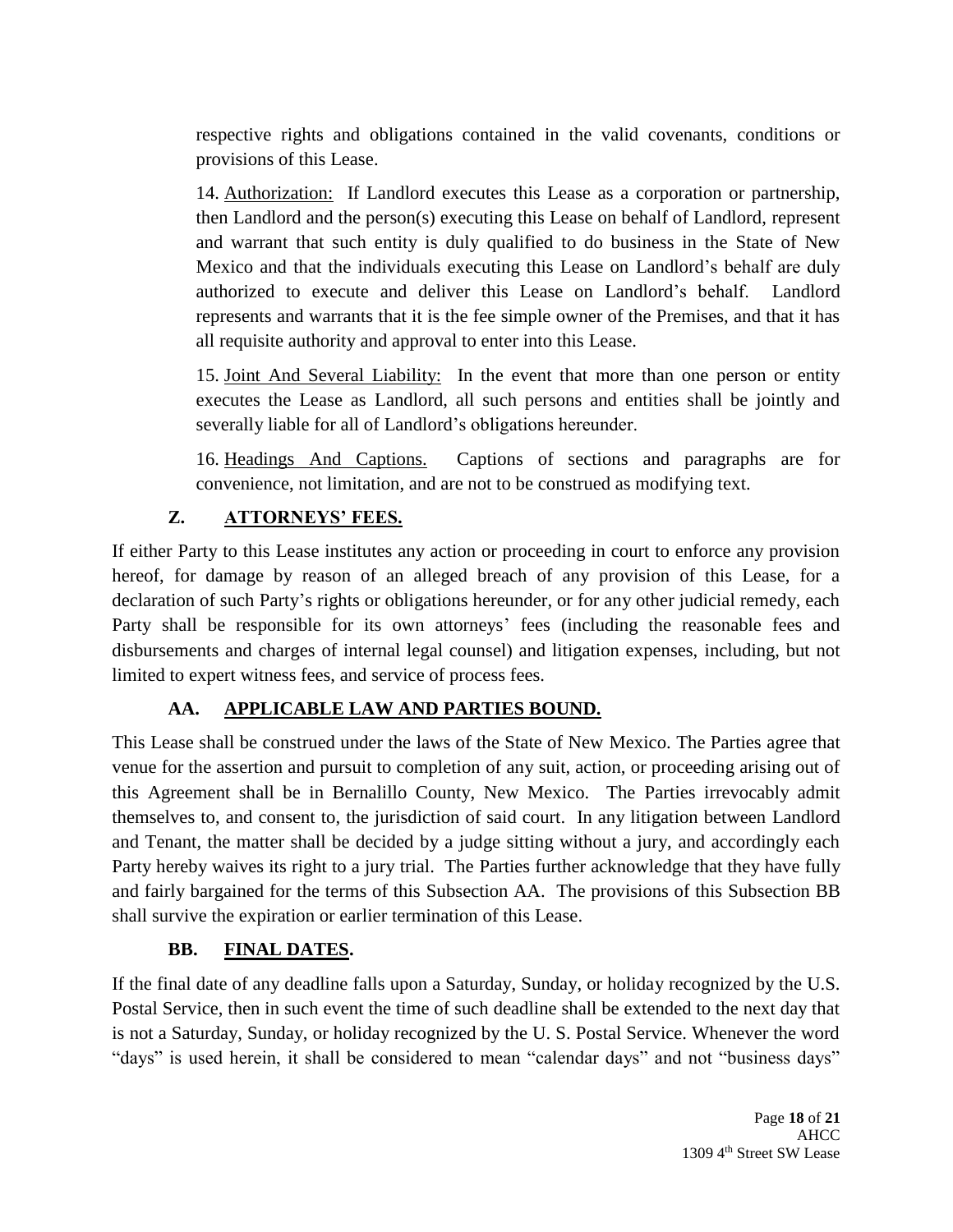unless an express statement to the contrary is made or the term "business days" is used. The term "business day" means any day except a Saturday, Sunday or other day on which the City of Albuquerque is authorized to be closed to the public for business.

# **CC. MULTIPLE COUNTERPARTS**.

The Lease may be signed in multiple counterparts or with detachable signature pages, but in either, or both, circumstances shall constitute one instrument, binding upon all parties thereto as if all parties signed the same document.

# **DD. ELECTRONIC SIGNATURES.**

Authenticated electronic signatures are legally acceptable pursuant to Section 14-16-7 NMSA 1978. The Parties agree that this Lease may be electronically signed and that the electronic signatures appearing on the Lease are the same as handwritten signatures for the purposes of validity, enforceability, and admissibility.

**IN WITNESS WHEREOF**, THE PARTIES HERETO HAVE SIGNED THIS AGREEMENT AS OF THE DATE indicated by each signature, and the Lease is effective after approval by the City Council and then only upon the signature of the City's Chief Administrative Officer or his/her authorized designee.

[SIGNATURE PAGES IMMEDIATELY FOLLOWING]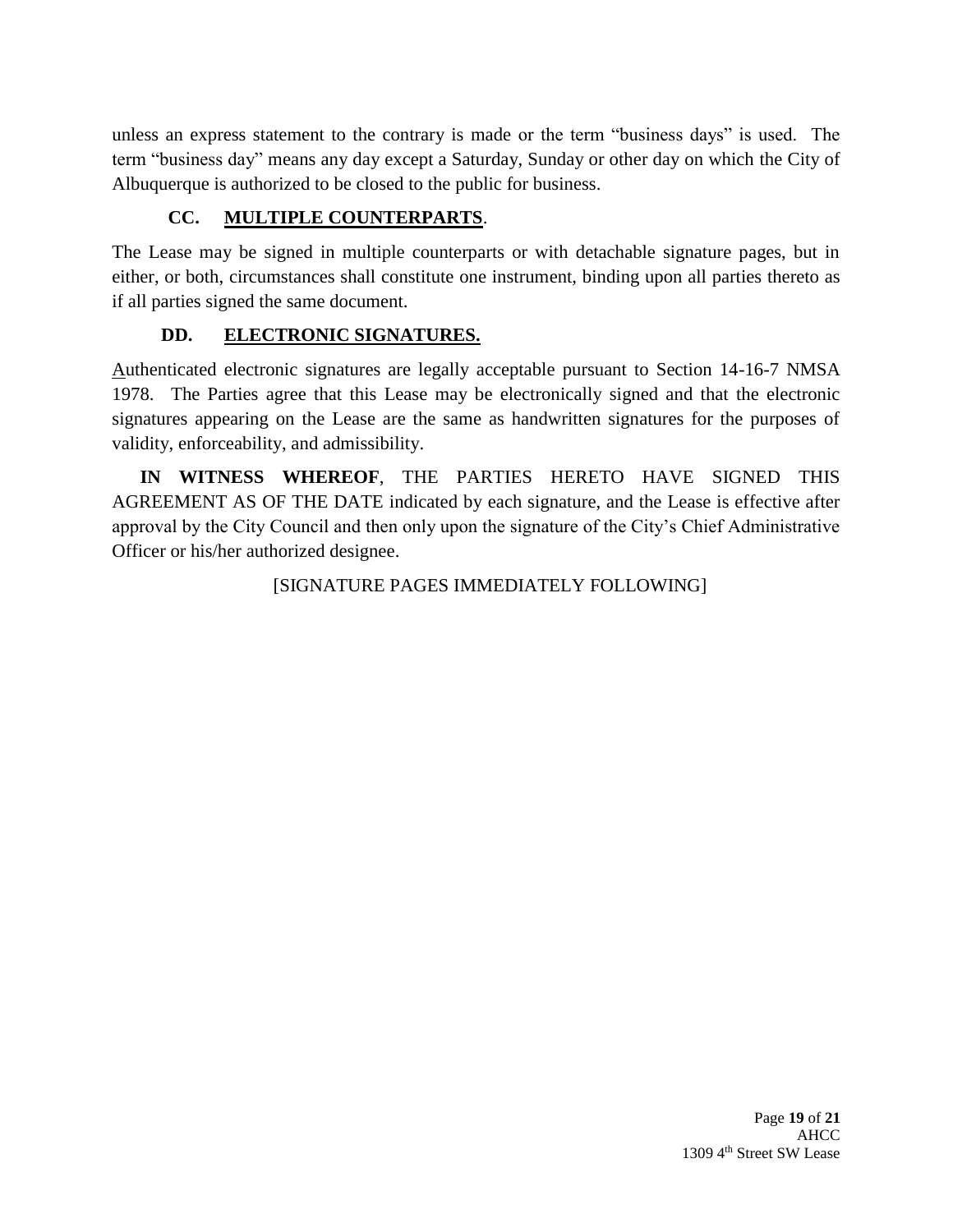# CITY OF ALBUQUERQUE<br>
A New Mexico Municipal Corporation<br>
Date and EC# A New Mexico Municipal Corporation

Date: \_\_\_\_\_\_ **\_\_\_\_\_\_\_\_\_\_\_\_\_\_\_\_\_\_\_\_\_\_\_\_\_\_\_\_\_\_\_\_ EC**# \_\_\_\_\_\_\_\_\_\_\_\_\_\_\_\_\_

Sarita Nair, Chief Administrative Officer

Date:

RECOMMENDED BY:

Charles Ashley III, Director Economic Development Department

Date: